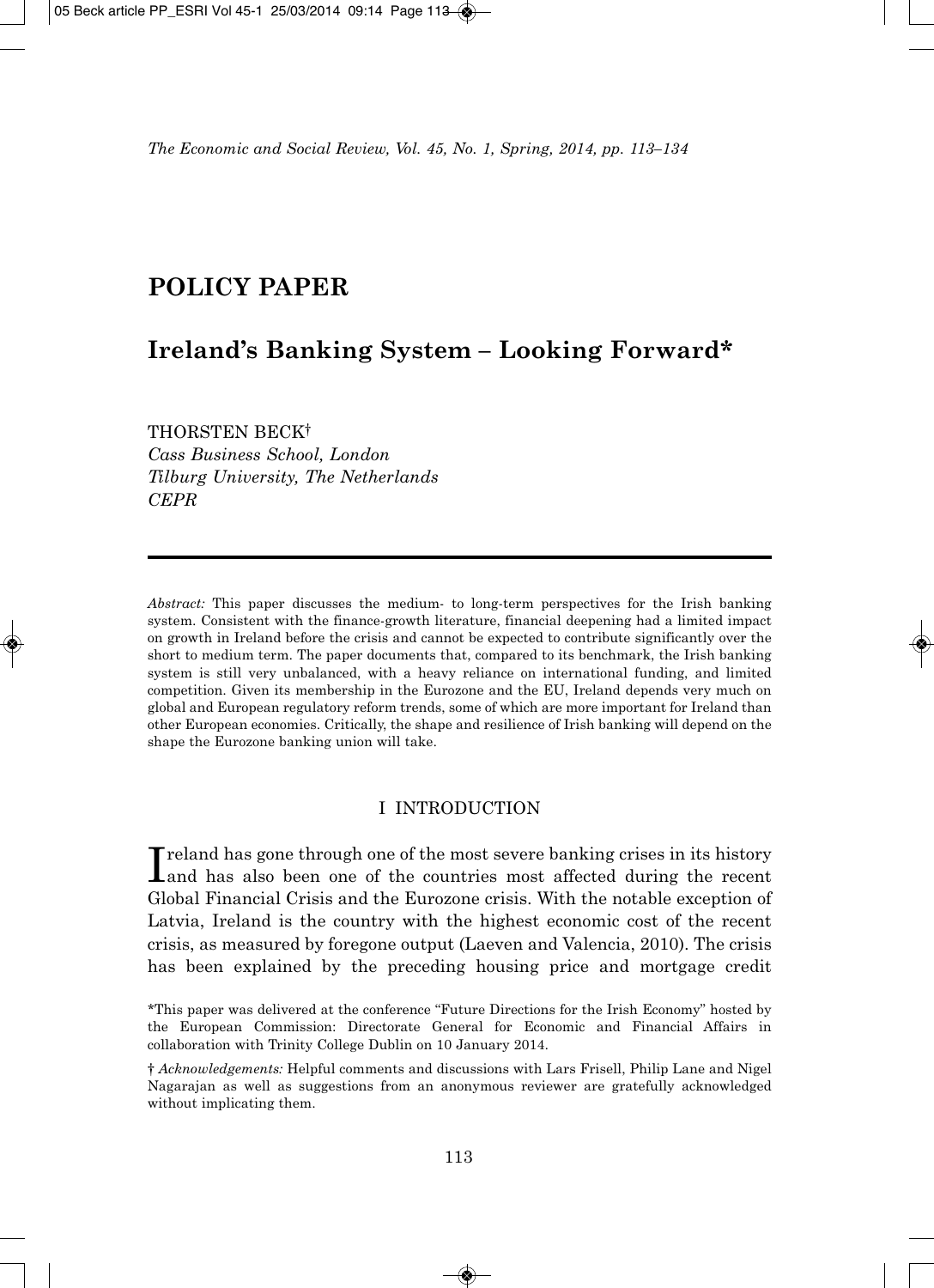bubble, in turn triggered by low interest rates after the introduction of the Euro. A lenient if not complacent regulatory regime encouraged aggressive risk taking and regulators mis-diagnosed problems at the start of the crisis, mistaking liquidity problems for solvency problems, as documented by numerous ex-post reports on the crisis (e.g., Honohan, 2010; Regling and Watson, 2010; Nyberg, 2011). Unlike Iceland, the Irish government proceeded to guarantee almost all bank liabilities, which in turn added substantially to government debt when supposed liquidity problems turned out to be solvency problems and, ultimately, a Troika programme, which Ireland just exited. While seen as sole success story so far among the Eurozone programme countries, doubts remain about sovereign debt sustainability, given uncertain growth perspectives of the export-oriented Irish economy and possible additional recapitalisation needs of Irish banks after the European asset quality review and stress test results to be published later in 2014. High household over-indebtedness and negative equity by many mortgage holders and, consequently, latent bank losses can still cause new fragility.

The crisis experience and subsequent Troika program raises the question on the future role and structure of the Irish banking system. There have been doubts about the contribution of the financial system to rapid growth ("Celtic Tiger") episode in the 1990s (Honohan, 2006) and the International Financial Services Centre (IFSC) might have brought short-term benefits but was largely disconnected from the rest of the Irish economy. Given this experience, what role, if any, can we expect from the financial sector in the recovery phase and in the medium- to long-term future? What is the optimal structure of Irish banking in the future, in terms of ownership and types of banks and integration with international financial markets? What impact will the global and European regulatory reforms have on Irish banks and what should the focus be on the national level? More importantly, Ireland is a good case to study the possible benefits and risks of a banking union as currently discussed by the Eurozone authorities. What impact will the ultimate shape of the banking union have on the Irish banking system?

This paper takes a forward looking perspective on the Irish financial system, comparing the size and efficiency of the Irish banking systems in international comparisons. It discusses the importance of the financial system for the Irish economy, relating both to the academic literature and the recent Irish experience. The paper also gauges the potential impact of recent regulatory reforms and the banking union currently under discussion within the Eurozone. This paper, however, does not add to an already large and very informed literature on the recent crisis, but rather takes a forward-looking perspective, informed by the recent crisis, the recent literature and the Irish experience.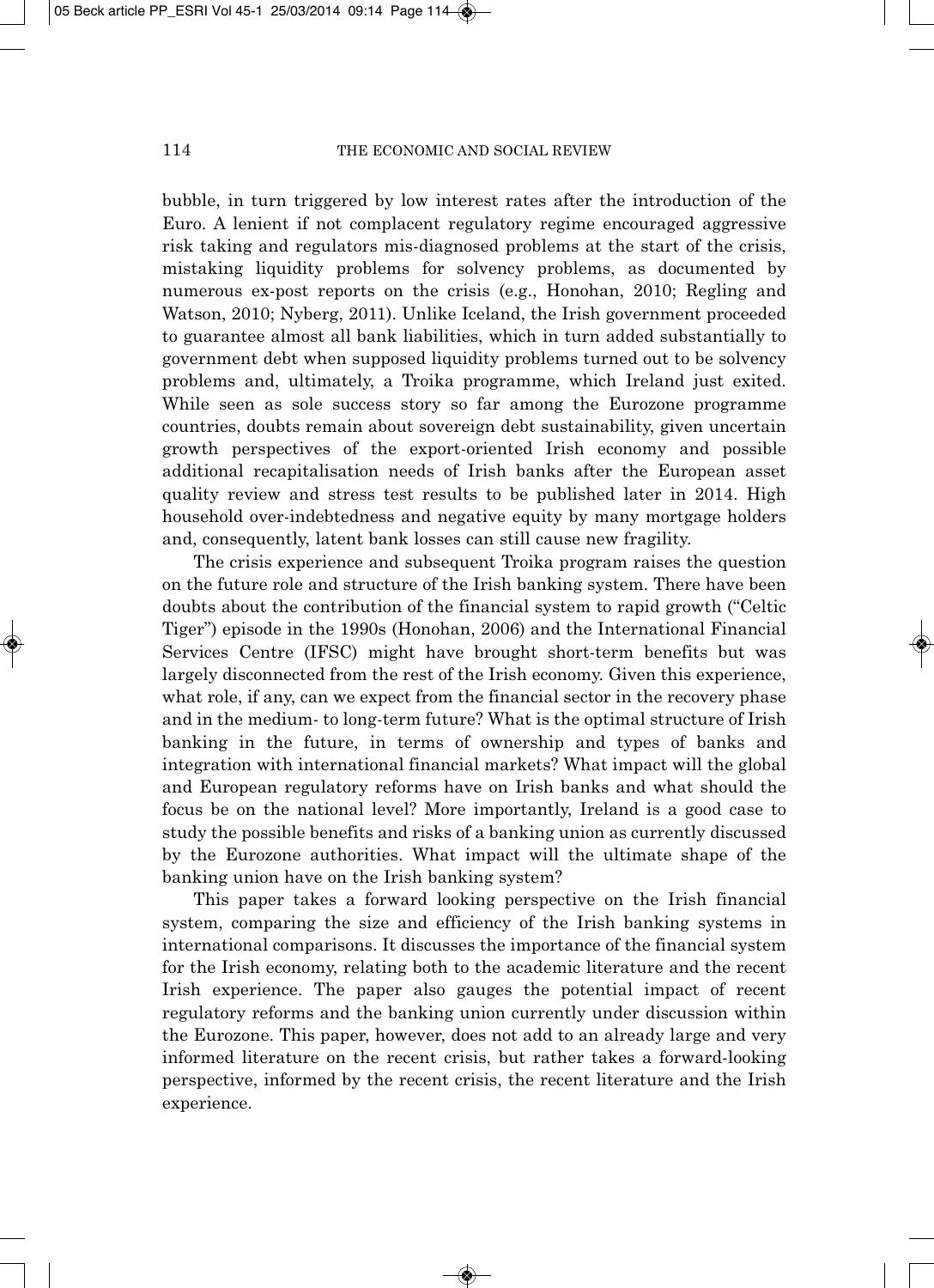Discussing the Irish financial system requires taking into account the specific characteristics and challenges of a small open economy such as Ireland. The economic structure of Ireland, with the presence of a large number of multinational companies and, in general, relatively easy access to international sources of finance, points to a somewhat different role of finance for the Irish economy. Similarly, it is important to distinguish between the role of the financial sector for financing the domestic Irish economy and the services provided by the Irish Financial Services Centre (IFSC). Most importantly, being part of a currency union has not only proven critical during the recent boom-bust period but will also be important for the future of the Irish banking system. I will discuss these different issues throughout the paper.

The remainder of the paper is structured as follows. The next section discusses the role of financial systems for growth in high-income countries, with a focus on the Irish situation. Section III uses a global benchmarking exercise to gauge the development of the Irish financial system over time. Section IV discusses recent regulatory reforms on the national, European and global level, while Section V focuses on the importance for Ireland of the current discussions on the Eurozone banking union. Section VI concludes.

#### II FINANCE AND GROWTH IN IRELAND

Ireland has seen high growth over the decade leading to the Global Financial Crisis, while at the same time experiencing a rapid expansion of the financial system. This positive correlation between financial deepening and growth is seemingly in line with the findings of a large cross-country literature that has documented a positive relationship between financial development and growth (see Levine, 2005 and Beck, 2009, for surveys). As we will discuss in the following, and as pointed out by other observers, the co-movement of the two variables over this relative short period does not imply, causality, however. It can rather be related to a boom-bust period in a small open economy driven by a credit-fuelled real estate price cycle.

The theoretical and empirical finance and growth literature has pointed to the role of financial institutions and markets in screening and monitoring investment projects and enterprises and thus their allocation function as the most critical function in fostering economic growth. Observers, however, have pointed to the access of Irish and multi-national enterprises to international sources of finance during the Celtic Tiger period of the mid- to late 1990s (Honohan, 2006), although small and medium-sized enterprises, which constitute an important part of the Irish economy, tend to depend more on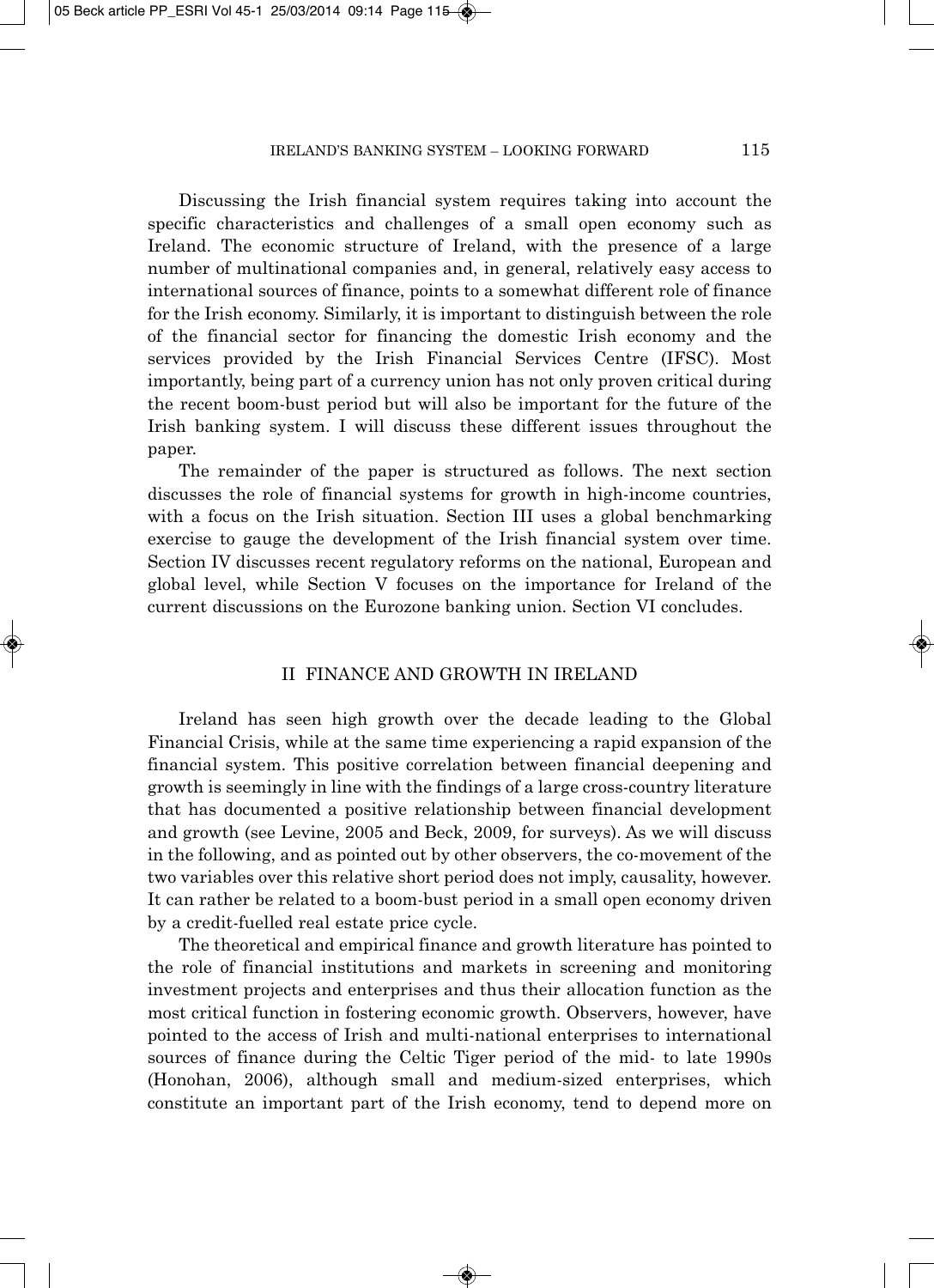domestic financial sources. In addition, the more sustained and rapid increase in bank lending started in 2003, when growth rates starting decreasing (Figure 1).



Figure 1: *Real GDP Per Capita Growth and Private Credit to GDP Over Time*

*Source:* World Bank (2013) and World Development Indicators.

More recent cross-country research on the relationship between financial development and economic growth has pointed to important non-linearities in this relationship and can also provide some insights into the Irish situation. There is evidence that the effect of financial development is strongest among middle-income countries, whereas other work finds a declining effect of finance and growth as countries grow richer.1 More recently, Arcand, Berkes, and Panizza (2012) document that the finance and growth relationship turns negative for high-income countries, identifying a value of 110 per cent private credit to GDP as approximate turning point, with the negative relationship between finance and growth turning significant at around 150 per cent private credit to GDP, levels reached by some high-income countries in the 2000s, including several countries subsequently hit by the Global Financial Crisis, such as Ireland.

There are several, not exclusive, explanations for such non-linearities, as put forward by the recent literature and partly informed by the recent crisis. First, the measures of financial depth and intermediation the literature has

<sup>1</sup> Rioja and Valev (2004a, 2004b) and Aghion, Howitt, and Mayer-Foulkes (2005).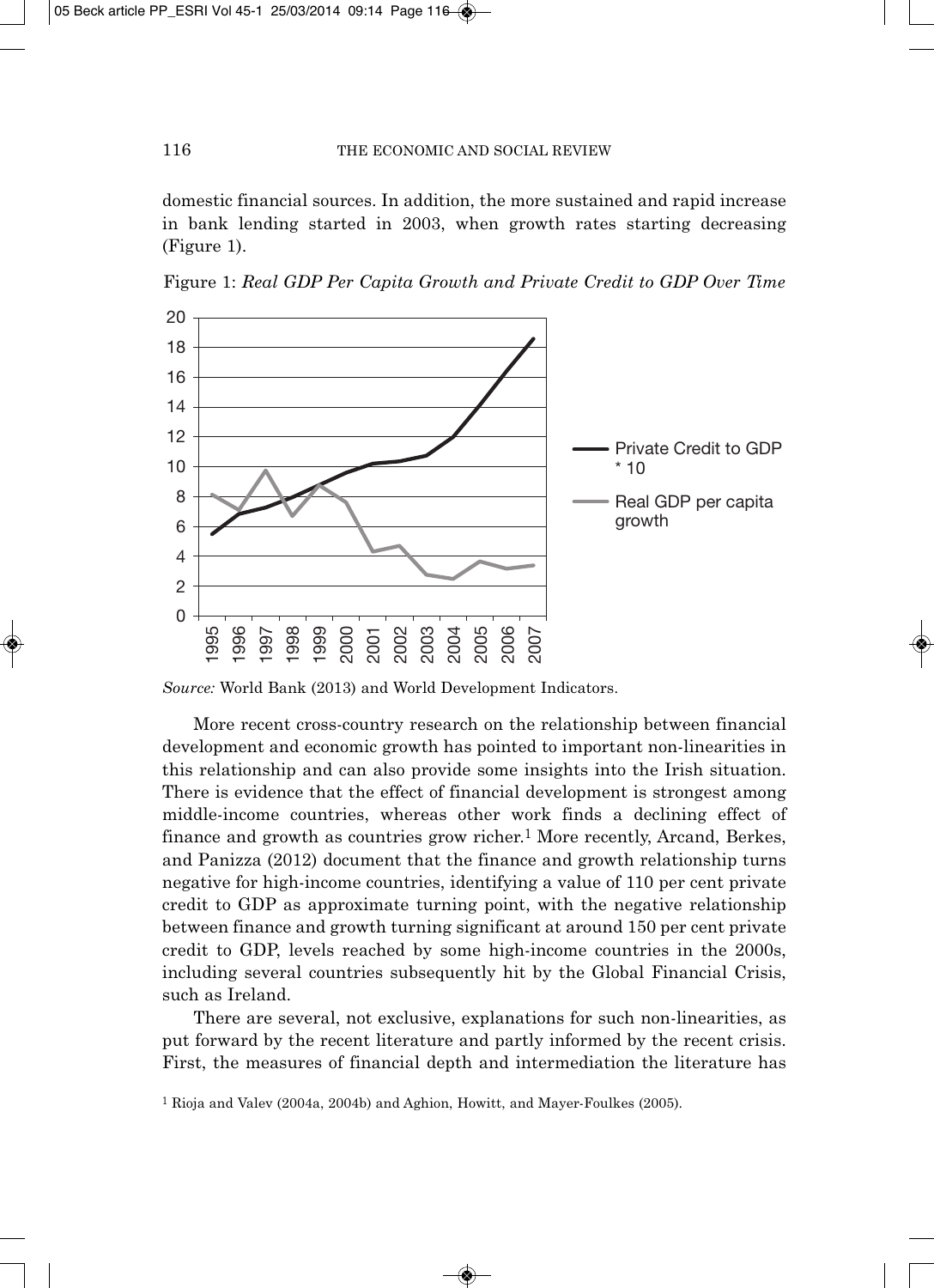been using might be simply too crude to capture quality improvements at high levels of financial development. Recent research has tentatively established that it is quality, as measured by productivity of banks, rather than quantity, i.e., total credit outstanding, that can explain economic growth in high-income countries (e.g., Hasan, Koetter and Wedow, 2009). In addition, the financial sector has gradually extended its scope beyond the traditional activity of intermediation towards so-called "non-intermediation" financial activities, including investment banking and trading activities (Demirgüc-Kunt and Huizinga, 2010). As a result, the usual measures of intermediation services have become less and less congruent with the reality of modern financial systems.

Second, some argue that the reason for the non-linearity of the financegrowth relationship might be that financial development helps catch up to the productivity frontier, but has limited or no growth effect for countries that are close or at the frontier (Aghion, Howitt and Mayer-Foulkes, 2005). On the other hand, evidence from the US in the 1970s and 1980s and France in the 1990s shows significant growth benefits from financial liberalisation, even though these countries could be considered being at the productivity frontier (Jayaratne and Strahan, 1996; Bertrand, Schoar and Thesmar, 2007).

A third reason for non-linearities might be the beneficiary of the credit as argued by Beck *et al*. (2012) who explore the differential growth effects of enterprise and household credit. Consistent with theory they find that the growth effect of financial deepening comes through enterprise rather than household credit. Most of the financial deepening in high-income countries, including in Ireland, has come through additional household lending, which thus might explain the insignificant finance-growth relationship across highincome countries.

Fourth, the financial system might actually grow too large relative to the real economy if it extracts excessively high informational rents and in this way attracts too much young talent towards the financial industry (Bolton *et al*., 2011; Philippon, 2010). Kneer (2013a, b) provides empirical evidence for this hypothesis, both for the US and for a sample of high-income countries. Fifth, and related to the previous point, the financial system can grow too large due to the safety net subsidy we will discuss below that results in too aggressive risk-taking and overextending of the financial system.

Finally, recent research has shown that long-term growth benefits of finance come through its intermediation role, but not necessarily through a large contribution to GDP in form of employment or value added (Beck, Degryse and Kneer, 2014). These results refer to a discrepancy between different views on the role of the financial system within an economy, with the intermediation view focusing on the service role of financial institutions and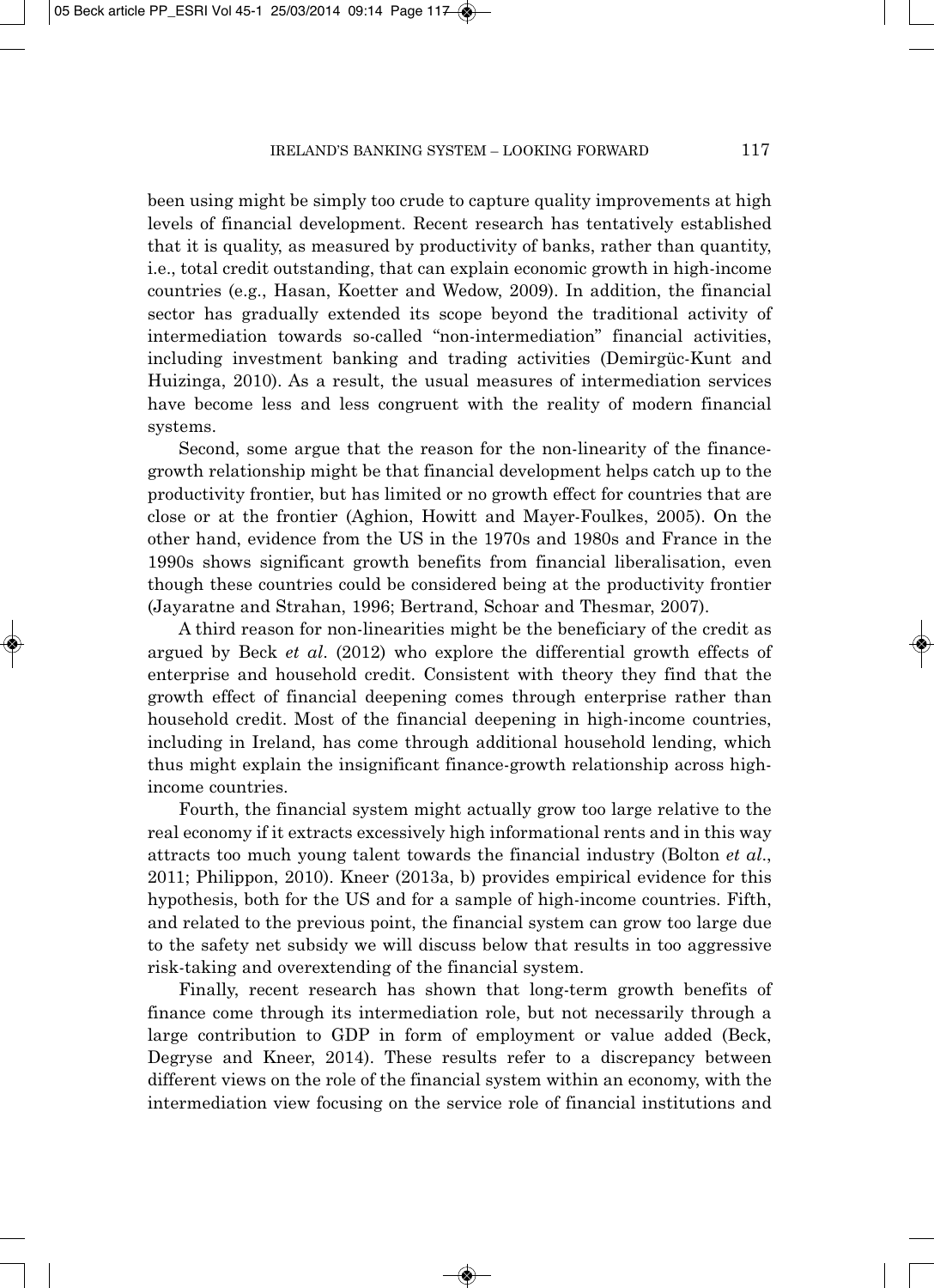markets for the rest of the economy and the financial centre view focusing on comparative advantages of the financial system in providing and possibly exporting financial services, implicitly aiming at an as large as possible share of the economy engaged in financial and ancillary services, such as legal and accounting professions.

The above discussion can be applied directly to the case of Ireland, with several of the reasons being applicable to its recent experience in the period leading up to the crisis. While the role of finance in pushing a country to the frontier (with no further growth-enhancing impact beyond it) has been documented, the structure of the Irish economy during the Celtic Tiger years of the mid- to late 1990s argues against such a role. As pointed out by Honohan (2006) "… there is little evidence to suggest either that recent Irish growth has been finance-rich in the sense understood by the literature, or that the previous low-growth experience was explicable in terms of a weak financial system." Specifically, both multi-national corporations and larger domestic enterprises had relatively easy access to financial resources outside Ireland, as also reflected in the indicators presented in the next section. Obviously, this does not speak against the role of financial development for economic growth, but it confirms that it is access to financial services per se and not necessarily who provides them that matters.

Behind the increase in Private Credit to GDP after 2003 was a marked increase in household credit to GDP, mainly mortgage credit, linked to the housing boom-and-bust cycle of the first decade of this century.2 This increase in household credit was even more pronounced than in the average EU country, which also saw an increase over the same period (Figure 2). As discussed above, financial deepening associated with household credit is not significantly associated with higher economic growth, at least not in the long term. This does not imply that household credit is something bad, per se, or to be avoided, rather that the positive impact of financial deepening on growth cannot be expected through household but rather enterprise credit.

Like other European countries, Ireland tried to create a financial centre in the 2000s, and as in other countries, with some short-term growth benefits. The two panels of Figure 3 show that both value added and employment share of the financial sector were higher in Ireland than both UK and the Netherlands over the period 1995 to 2007, but significantly lower than in Luxembourg. As in the other countries, there was an increase in the importance of the financial sector over time. The IFSC attracted a large number of international banks due to tax and regulatory subsidies and made

<sup>&</sup>lt;sup>2</sup> It can be assumed that the importance of this real estate cycle was important for the overall credit stock beyond mortgage credit as it also helped finance the construction industry.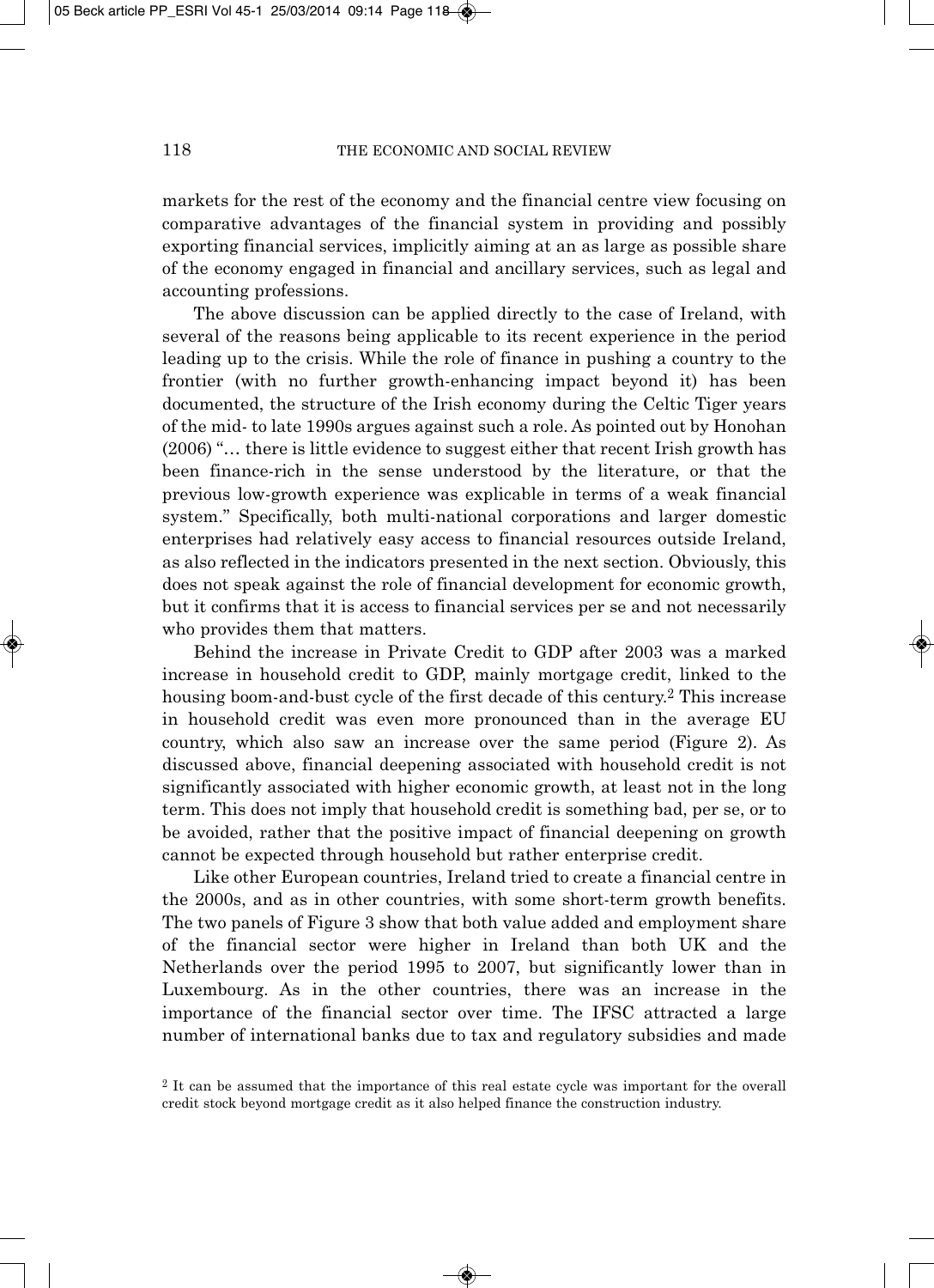

Figure 2: *Household Credit to GDP in Ireland and EU-27*

Ireland a focus point during the Global Financial Crisis. However, I would argue that the direct negative impact of IFSC during the crisis beyond job losses was rather limited. As also pointed out by Honohan (2006), even though employment at the IFSC amounted to 40 per cent of financial sector employment in Ireland at the end of 2005, it still amounted to less than 2 per cent of overall employment (Figure 3 Panel B).

Finally, the lack of a positive growth impact of the large Irish financial system can be explained with an over-extension of the financial system due to favourable tax and regulatory policies beyond the IFSC. Such an overextension goes beyond high salaries, bonus payments and rapid growth (and thus additional earning possibilities) drawing talent from the real into the financial sector (Kneer, 2013a, b) to the regulatory framework. As documented by several reports on the Irish crisis, there was strong political pressure on Irish regulators to apply light-touch regulation and supervision, partly driven by close links between the governing parties and both the construction industry and the individuals behind the IFSC. The introduction of the Euro and the consequent lower and more stable interest rates reduced market discipline vis-à-vis banks and the government. This can explain the rapid extension of the financial system as well as aggressive risk-taking, with a consequent negative growth impact, as posited by Arcand, Berkes and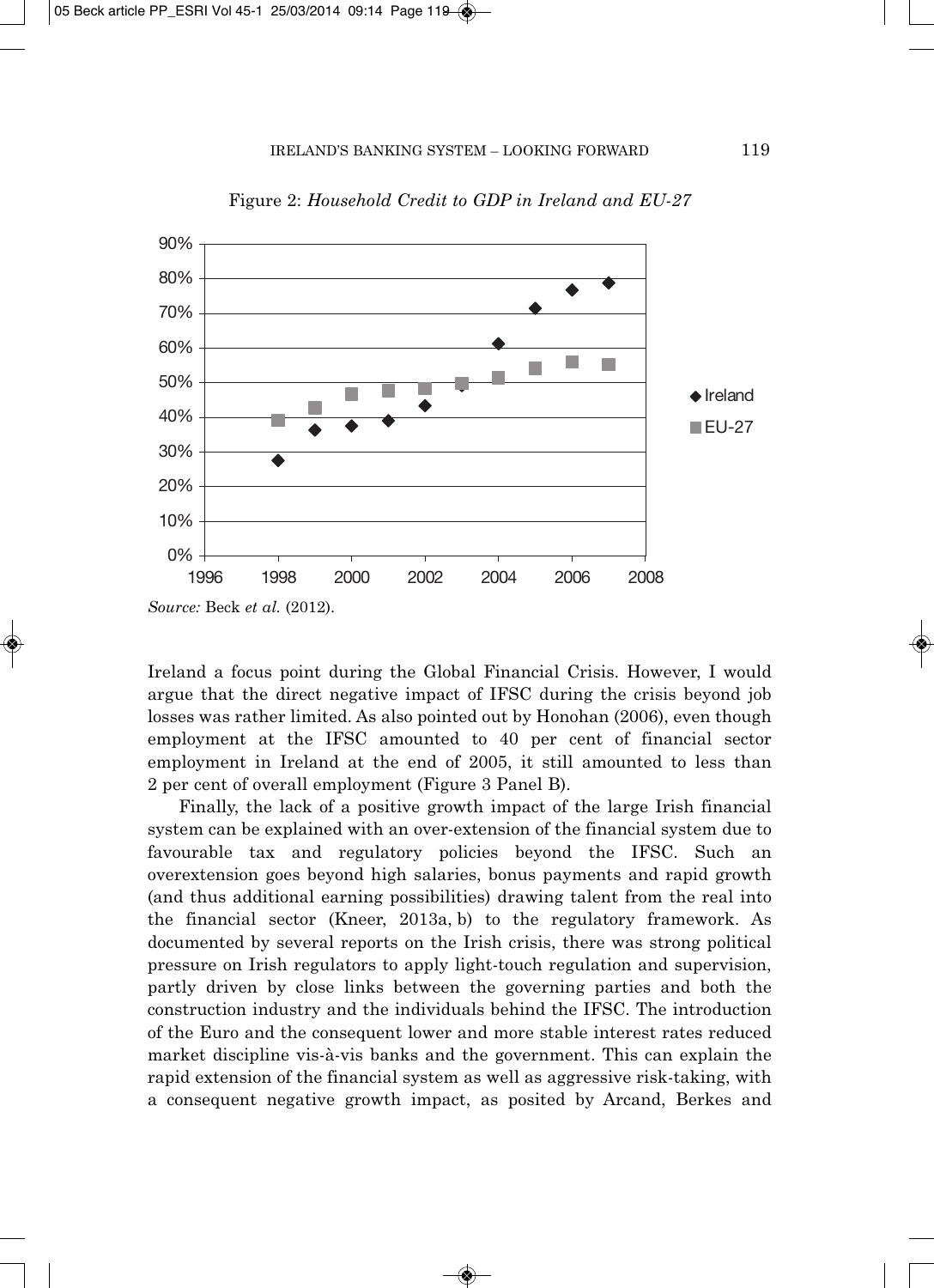## Figure 3: *Financial Sector's Contribution to Irish Economy*



Panel A: Value added share

Panizza (2012) and illustrated in Figure 4, where Ireland is one of the countries beyond the threshold where the finance-growth relationship turns negative and significant.

Credit expansion beyond a certain threshold is not just by itself potentially negative for growth, but rapid credit expansion has also been found to be a

*Source:* Beck, Degryse and Kneer (2014).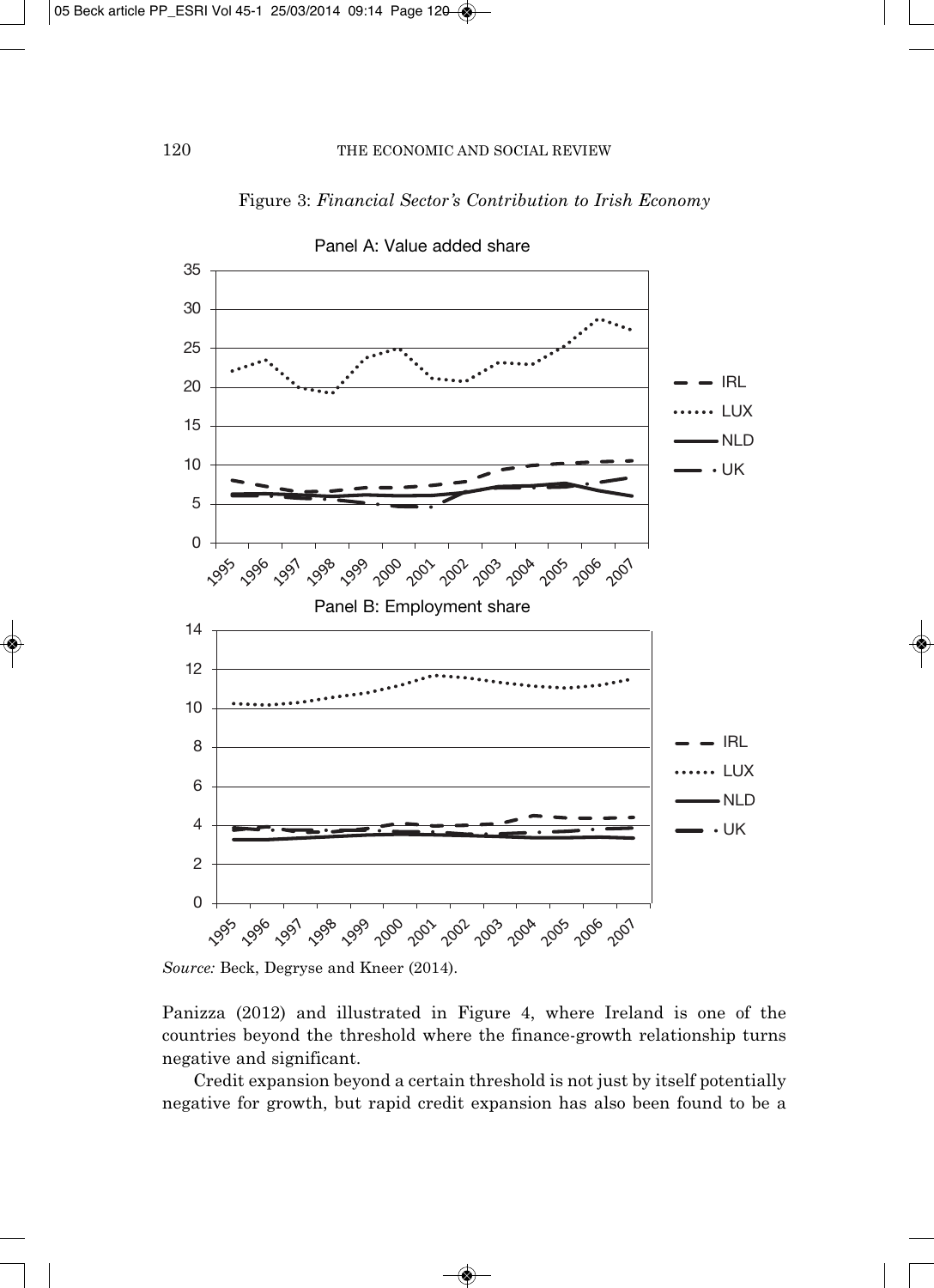very good crisis predictor (Demirguc-Kunt and Detragiache, 1998). Recent evidence also suggests that it is especially increases in household credit that are robustly related to banking crises, while the evidence is weaker for booms in enterprise credit (Büyükkarabacak and Valev, 2010). Credit, especially mortgage credit, expanded very rapidly in the years leading up to the 2008 bust, and the banks with the highest growth rates (e.g. AIB) were the ones with the greatest problems during the crisis, after having served as role model in the years leading up to the crisis.





*Source:* Arcand, Berkes and Panizza (2012). This graph plots the 2006 level of Private Credit to GDP for all countries, for which the value was above 90 per cent. The vertical line is at 110 per cent. For more details see Arcand *et al.* (2012).

In summary, the experience of Ireland over the decade before the crisis is not inconsistent with a positive role of finance on economic growth. The initial Celtic Tiger growth episode was financed often from outside the Irish banking system, rapid credit expansion in the five years before the bust was mostly to households, and there are no indications that having a large financial centre focusing on exporting financial services has long-term growth benefits beyond its direct contribution to GDP, but might bring higher volatility.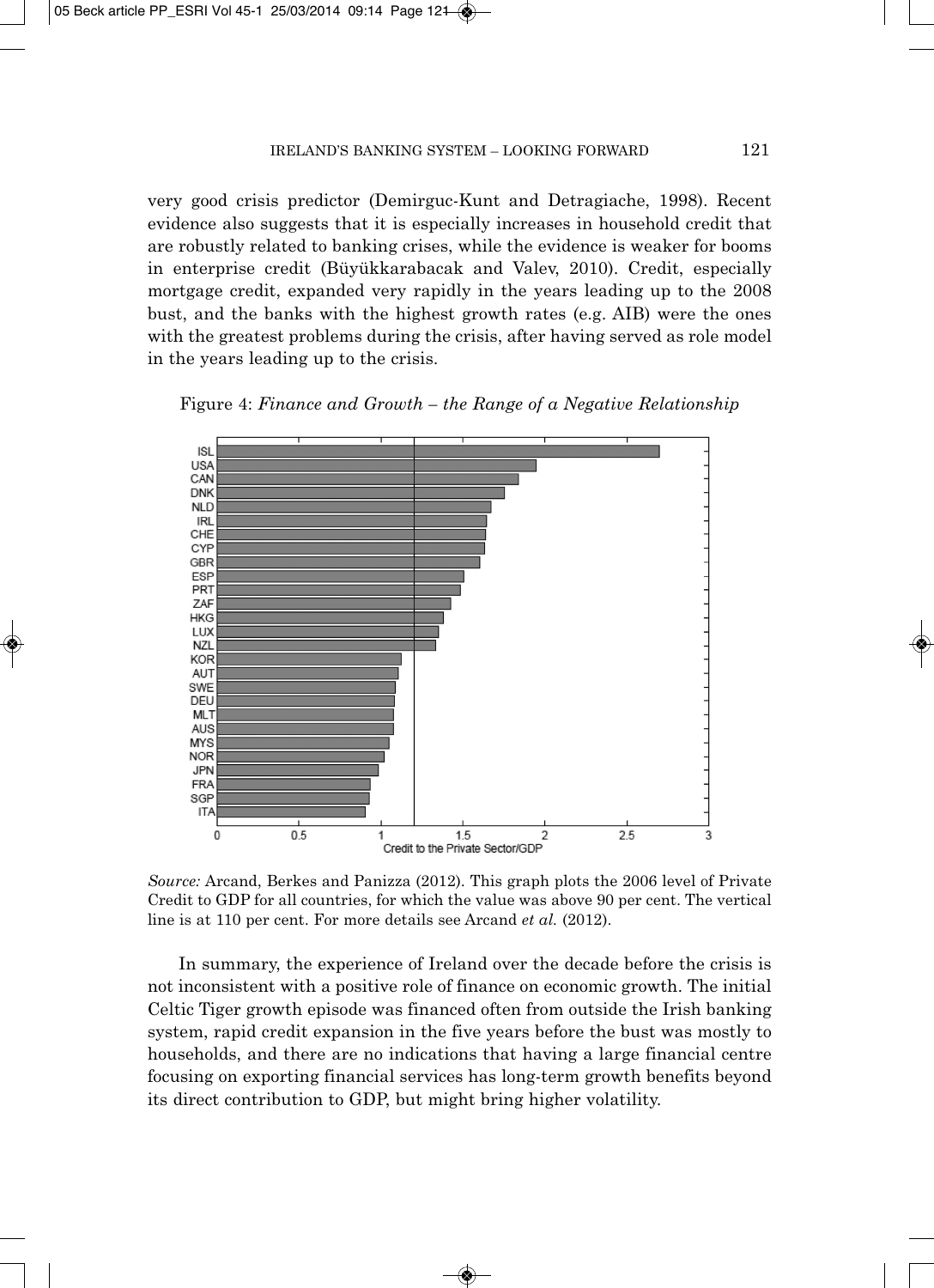This literature and the recent Irish experience (in line with the experience of several other smaller European countries) have also important policy implications going forward. First, most crisis recoveries, especially after credit booms, are not driven by bank credit, even where crisis resolution is undertaken aggressively (which in Ireland it was, at least in relative terms, i.e. compared to other European countries) (Abiad, Dell'Ariccia and Li, 2011). This points to a more limited role of the financial system in the immediate wake of the crisis. Second, fewer growth benefits can be expected in Ireland compared to countries of similar size and income level, given its economic structure and reliance on international sources of finance. Third, there is an optimal sustainable size of the financial system and expansion beyond this size does not bring any growth benefits but high risks. Fourth, financial sector expansion through regulatory and tax subsidies does not support sustainable long-term growth and even less so, if focused on household credit.

### III BENCHMARKING IRELAND'S FINANCIAL SYSTEM

Comparing the development and structure of financial systems across countries and over time is made difficult as demand and supply factors determining the equilibrium depth or breadth of the financial sector vary across countries and within countries over time. Variation and changes in demographic structures might determine savings and investment behaviour. The cost of financial service provision might vary with country characteristics, such as income levels. Rather than picking specific countries to compare with Ireland, I will therefore use several indicators of financial system development and compare them to a synthetic benchmark based on a large cross-country panel estimation. This exercise builds on the frontier concept as discussed by Barajas *et al*. (2013) and Beck and Feyen (2013). Specifically, the benchmarks are based on estimates from the following regression

$$
FD_{i,t} = \beta X_{i,t} + \varepsilon_{i,t}
$$
 (1)

where FD is the log of an indicator of financial development, X is an array of structural country-specific factors, and the subscripts *i* and *t* relate to countries and years, respectively. Among the structural factors included are: (i) the log of GDP per capita and its square (to account for possible nonlinearities), (ii) the log of population to proxy for market size, (iii) the log of population density to proxy for the ease of service provision, (iv) the log of the age dependency ratio to control for demographic trends and corresponding savings behaviour, and (v) other fundamental factors (an off-shore centre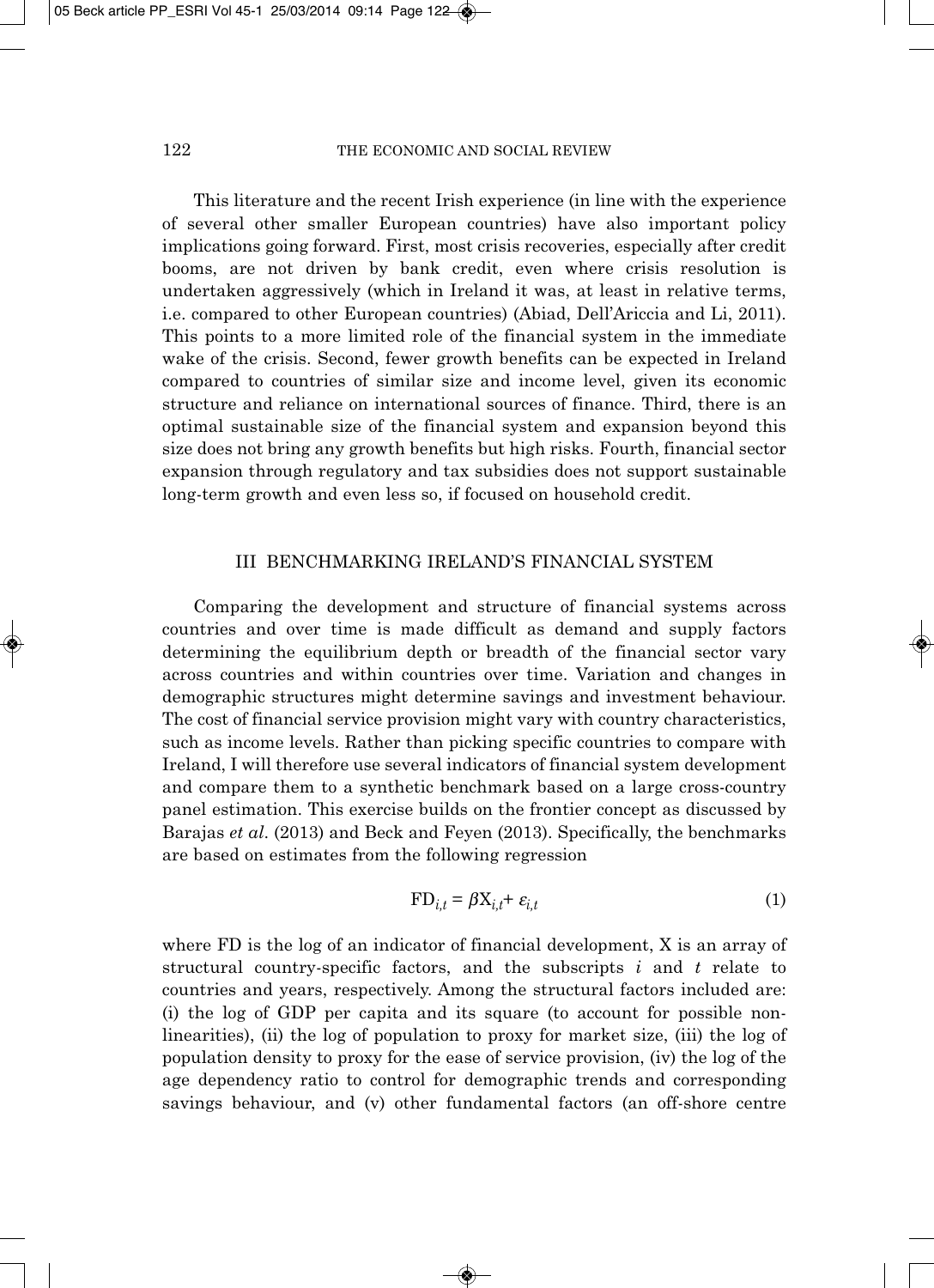dummy, a transition country dummy and an oil-exporting country dummy) to control for specific country circumstances. The regression results are then used to predict the benchmark level of financial development  $\mathrm{FD}_\mathrm{i,t}{}^\mathrm{B}$  for each country in each year for which data are available.

The benchmark level of financial deepening has different interpretations. On a most basic level, the benchmark represents the predicted value of different indicators of financial development based on the socio-economic structure of the host economies. This time-variant benchmark thus depends on the level of financial development across all sample countries. One can also interpret the benchmark as the long-run sustainable level of financial development, in the absence of any adverse or promoting policies towards the financial sector. A gap between actual and predicted level of financial development would thus indicate the lack of the necessary institutional and policy framework underpinning an effective financial system. A situation where the actual is above the predicted level would either indicate an institutional and policy framework very conducive for the financial sector or an unsustainable level of financial deepening. Finally, the gap between actual and benchmark levels of financial development can also be interpreted over time, with the difference between actual and benchmark values possibly indicating an unsustainable credit bubble or long-term over-extension, subsidised with taxpayer resources.

Applying this benchmarking exercise to Ireland over the period 2002 to 2011 shows that deposit collection by Irish banks has been below the level predicted by the global benchmarking exercise in most of the years, while credit to the private sector has been consistently above the benchmark starting in 2004 (Figure 5). While the benchmark level of both credit and deposits to GDP also increased over time, reflecting both changes in socioeconomic factors in Ireland as well as a global trend towards larger financial systems, the actual ratios of deposits and credit to GDP increased even faster in Ireland. In 2008, the actual loan-deposit ratio was almost twice the predicted value, in line with the relative positions of credit and deposits relative to their benchmarks, pointing to the important role of non-deposit funding for Irish banks. The actual levels of deposit and credit to GDP reached their peak in 2009 before decreasing over the next years. It is important especially in the case of credit that these are stock numbers and thus include a certain number of underperforming loans that have not been taken off banks' books.

Comparing actual and benchmark values for an array of financial system indicators for 2011 (Figure 6) shows that the level of outstanding domestic and international private debt securities is significantly above the level predicted by the benchmarking exercise for the global sample, in line with the previous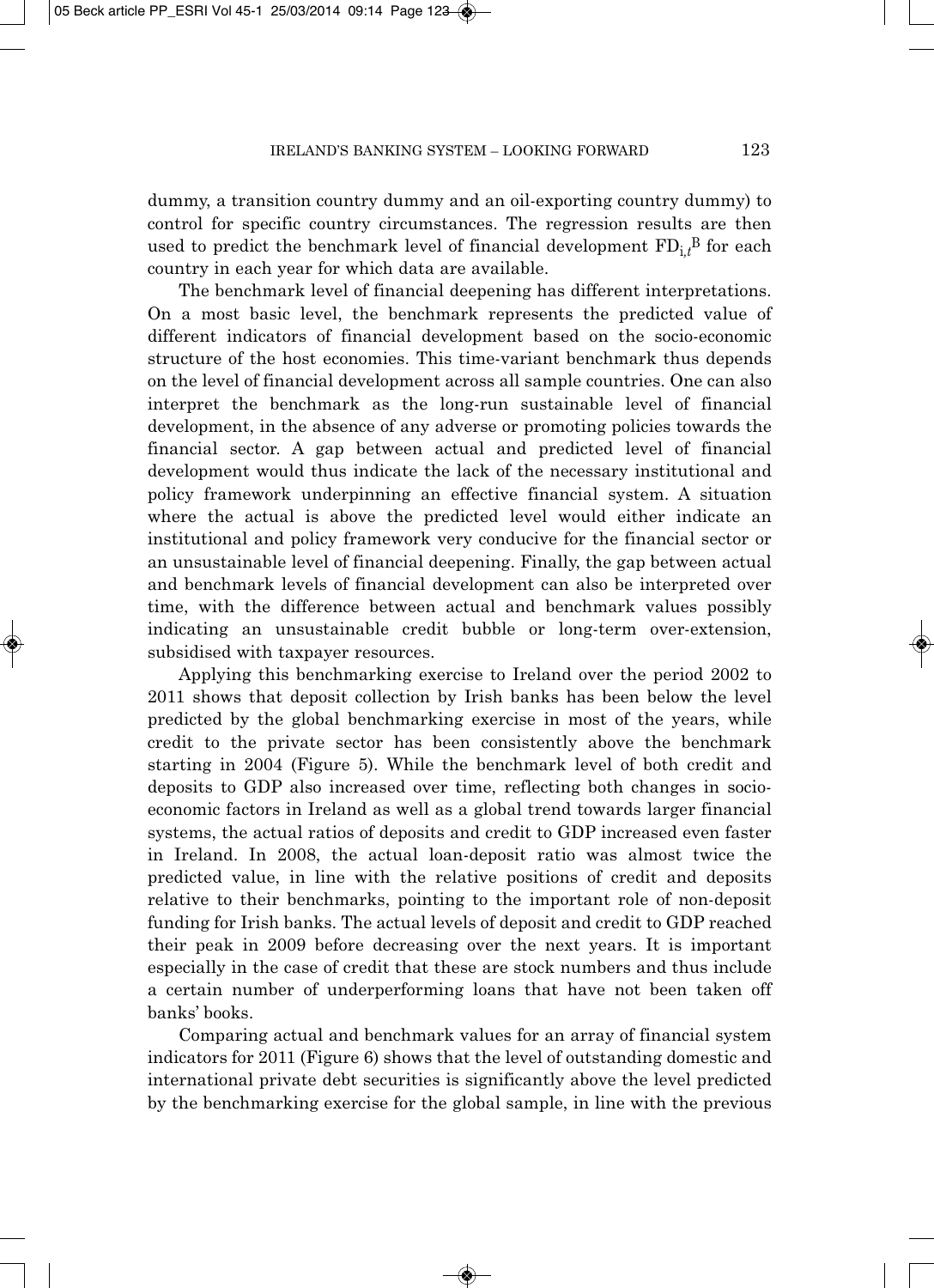

Figure 5: *Benchmarking Irish Banking Development Over Time*

*Source:* Beck and Feyen (2013) and authors' calculations.

discussion on the use of international sources of financing by Irish corporations. Similarly, total value traded on the Irish stock exchange is above the level predicted by the benchmarking exercise, although the difference is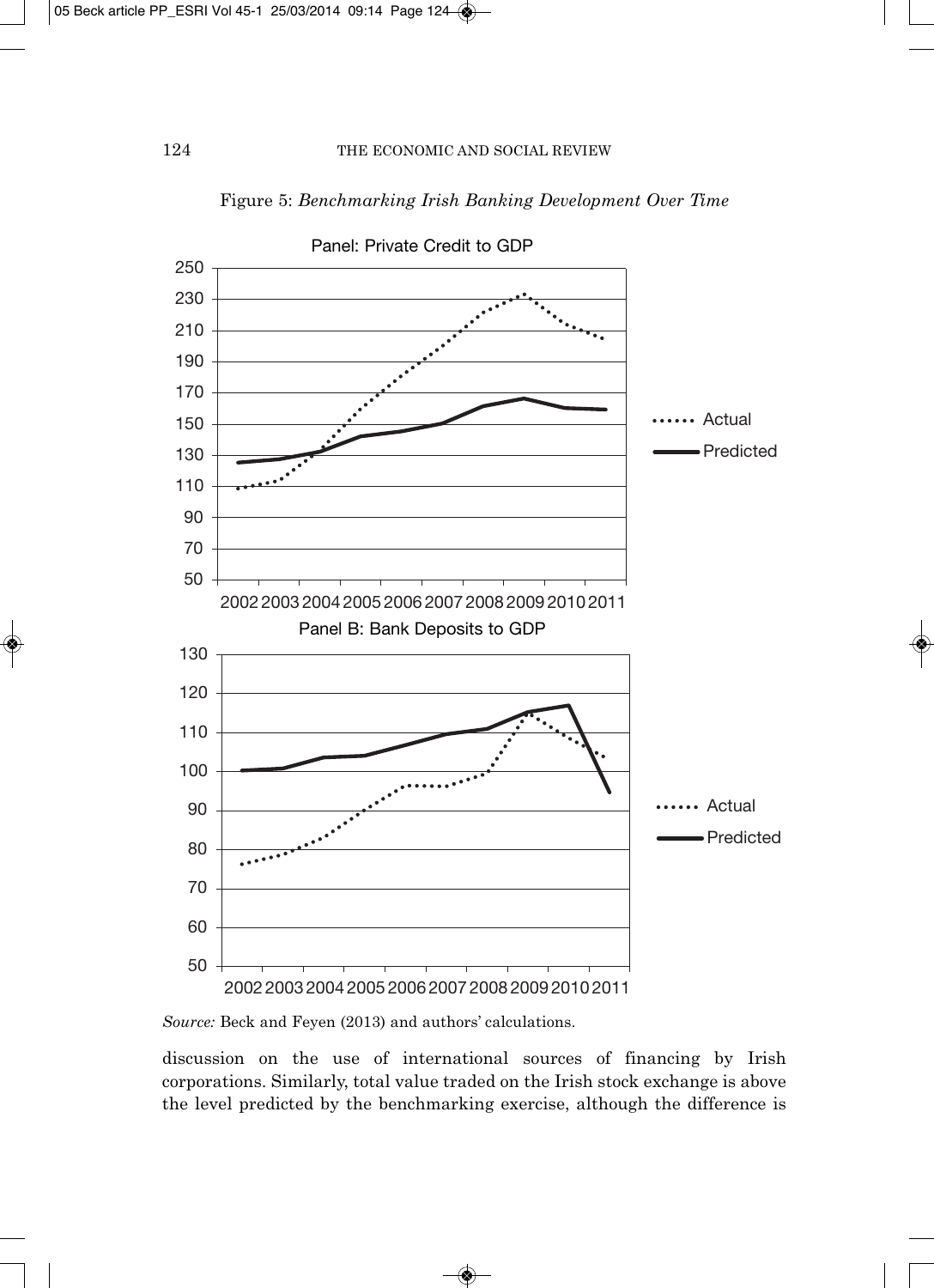not as stark as in the case of the bond market indicators. Finally, bank efficiency, as gauged by the cost-income ratio, is better than predicted by the global benchmarking exercise.





The findings of Figures 5 and 6 suggests that the Irish financial system is larger than predicted by socio-economic factors, which on the one hand, could reflect the structure of the Irish economy, but also, on the other hand, an unsustainably large financial system related to the idea of a financial centre. The increase in private sector lending, driven by household and especially mortgage credit expansion, relative to the benchmark, clearly suggests an overheating. This is also illustrated in Figure 7, which shows the level of mortgage credit to GDP in Ireland over time relative to an international benchmark, based on the same model as above. While actual and benchmark value tracked each other until around 2002/3, the actual value rose well above the benchmark value in 2004, in line with other work that shows that real estate prices pulled away from levels predicted by fundamentals around this time.

In summary, the benchmarking exercise shows a rather unbalanced financial system, between liability and asset sides of the banking system and a rather heavy reliance on international sources of finance, both in the banking and the non-bank corporate sectors. It also indicates, that further downward adjustments in the size of the banking system can be expected.

*Source:* Beck and Feyen (2013) and authors' calculations.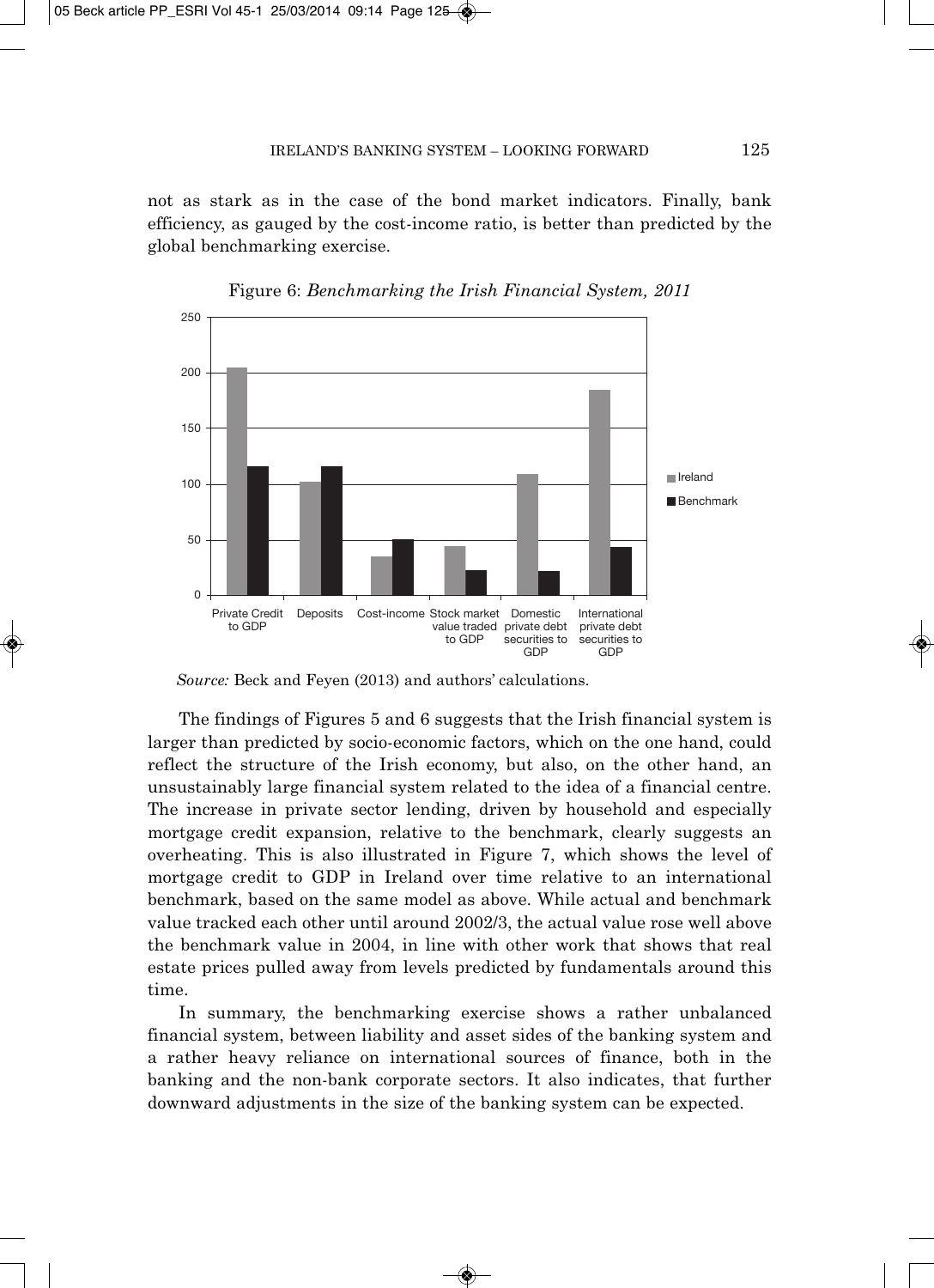

Figure 7: *Benchmarking Mortgage Credit to GDP Over Time*

One important dimension of financial sector development is competition in the banking system. Given its size, the Irish banking system has been traditionally very concentrated, with the largest three banks capturing 70 and more per cent of the overall market. Comparing Ireland to similar markets, however, shows similar structures. The five bank concentration ratio in 2010 stood at 86 per cent in Ireland, compared to 90 per cent in Denmark, 91 per cent in Portugal, 92 per cent in Belgium and 93 per cent in the Netherlands (World Bank, 2013). Considering a behavioural measure, such as the H Statistic, the elasticity of output to input prices, show a similar picture. With a value of 0.71, Ireland is considered relatively competitive and lies between Belgium (0.72) and Austria (0.70).3 The Lerner index, on the other hand, shows a relatively high level of market power, with profit-costs margins of 27 per cent, among the OECD countries to be surpassed only by Iceland, Czech Republic and Korea. Finally, the Boone indicator (profit-cost elasticity indicating to which extent more efficient banks can increase their market share, with more negative numbers indicating a higher degree of competition) shows again a relatively high value, with 0.01, whereas most OECD banking systems have average negative values.

*Source:* Badev *et al.* (2013).

<sup>3</sup> It is important to note that the computation of the H Statistics relies on the strong assumption of the banking system being in equilibrium, an assumption that seems rather heroic for Ireland in 2010.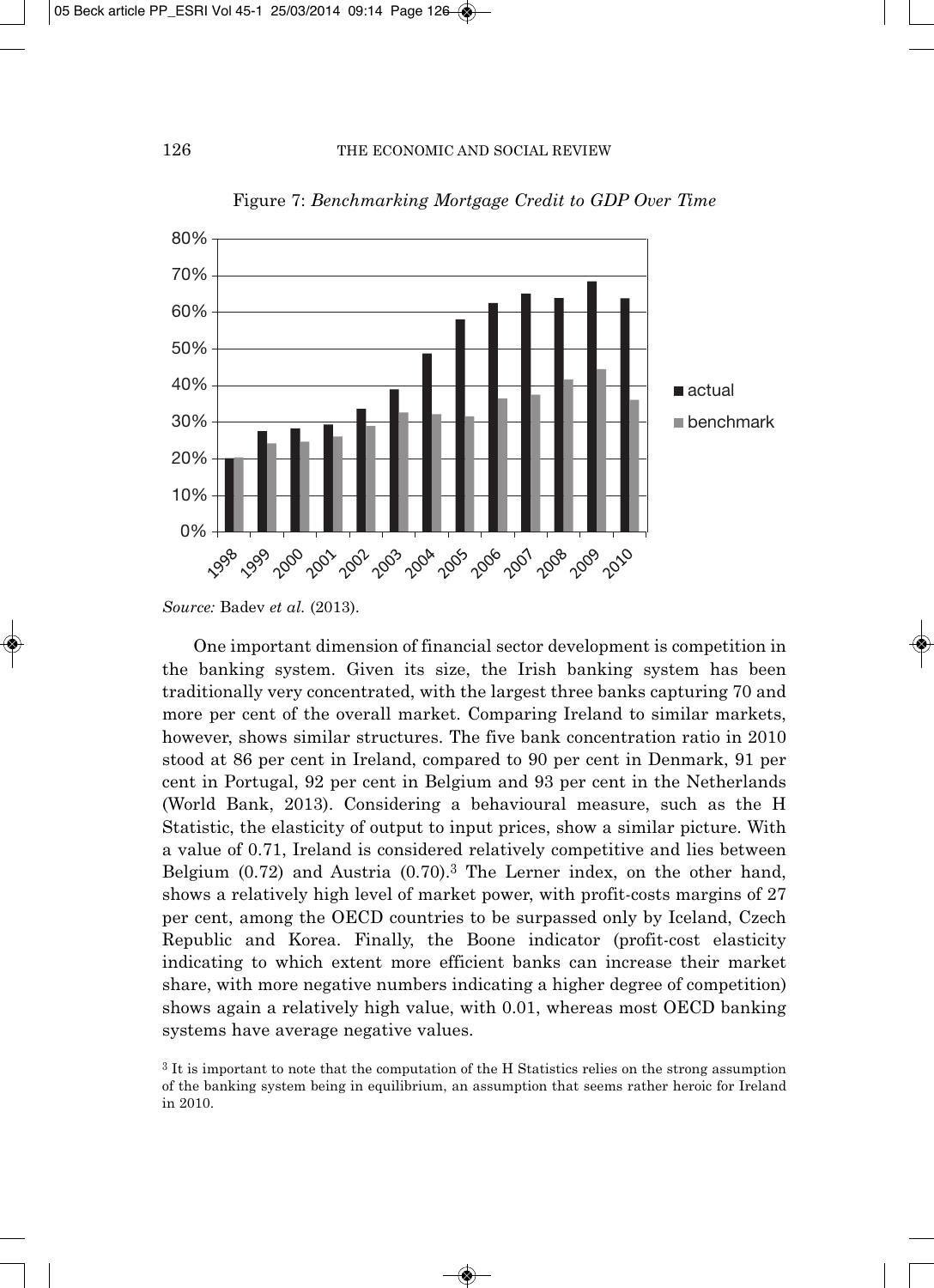Overall, this indicates a lack of competition in the Irish banking system, compared to other OECD countries. It is important to stress the current circumstances of a banking system that is still working through a large share of non-performing and doubtful assets, so that these indicators (especially the behavioural ones) do not show equilibrium behaviour. However, the recent withdrawal of several foreign banks (most recently ACC Bank and Danske Bank) indicates a trend to be carefully watched. We will return to the issue of foreign bank entry below.

On a final note, the concentrated nature of the Irish banking system puts a higher premium on alternative non-bank financing sources. A diverse financial system with a number of different players, such as large banks and more local, "grass-roots" financial institutions can be helpful. On the other hand, trying to "implement" certain financial structures, which in other countries have grown over generations, via government initiatives and regulatory policies might be less successful. Any policy proposals to create or foster new types of financial institutions should be evaluated on the basis of whether the socio-economic conditions that made them successful in other countries are in place in Ireland. Attempts to jump-start new types or segments of the financial system through regulatory or direct government subsidies or even implicit political persuasion and support are to be treated with a high degree of caution.

Given the retrenchment of the Irish banking system and the limited access to financing by SMEs, calls for additional state-supported funding programmes have been made, including financing through the pension system. Such calls are again to be treated with caution, in my opinion. On the one hand, long-term investment by the National Pensions Reserve Fund into equity funds is certainly laudable if done with proper screening and diversification, as it adds to the diversification of long-term financing sources in the economy. Similarly, partial credit guarantee schemes can be beneficial if appropriately priced, targeted and managed.4 Such policies, however, rely on limited access to credit being the decisive growth constraint for the enterprise sector. On the other hand, a more direct involvement of government authorities in financial service provision can have important negative side effects as already alluded to above. While temporary nationalisation following a banking crisis might be a valid if not necessary policy action, long-term government ownership and manage ment has important downsides for both efficiency and stability, as a large literature has documented.

<sup>4</sup> There is still limited evidence on the effectiveness of partial credit guarantees, but several studies including for developed economies have shown the possible benefits. See, for example, Allinson, Robson and Stone (2013) on a recent UK scheme and Lelarge, Sraer, and Thesmar (2010) and Bach (2014) on French schemes.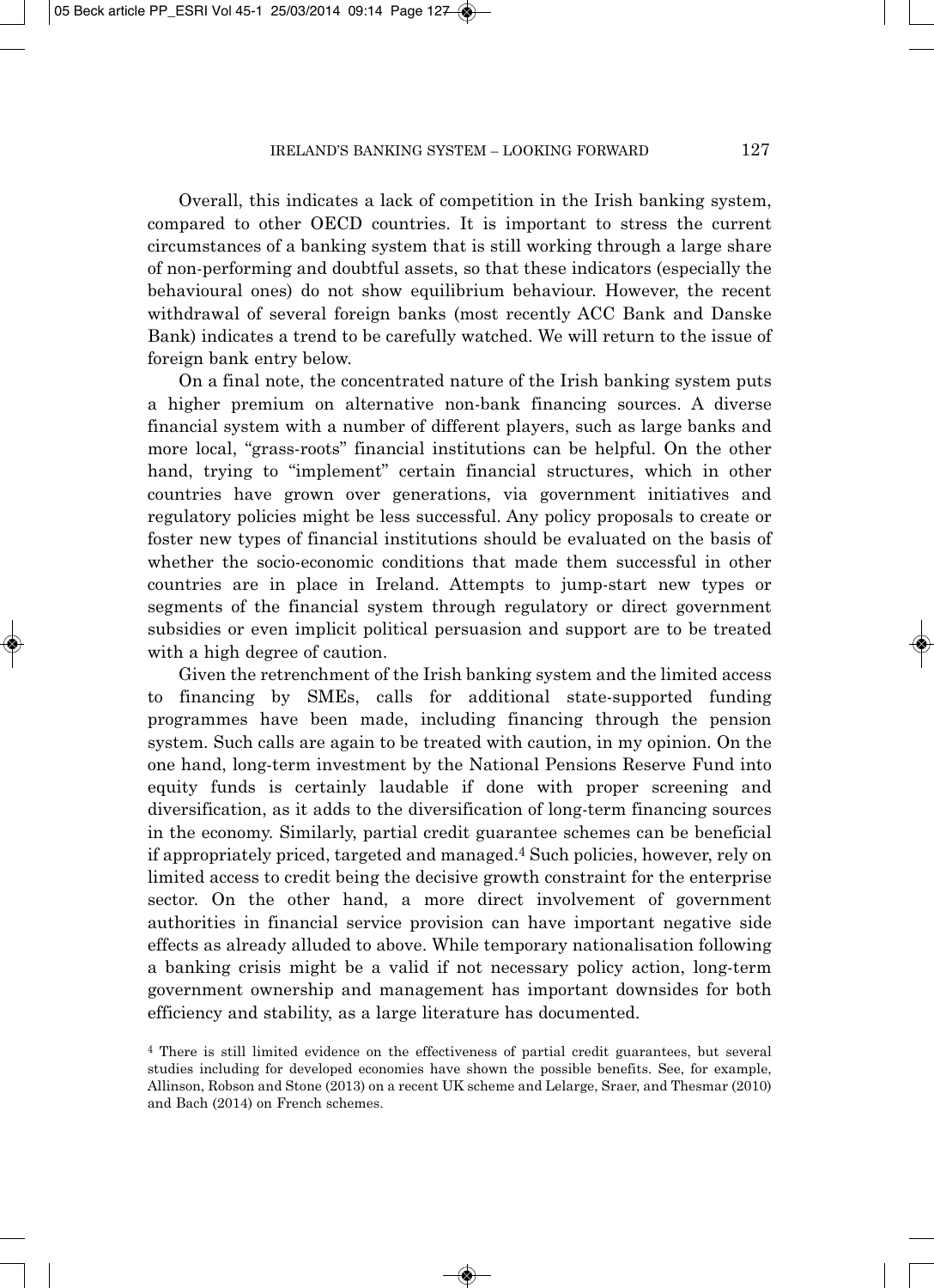### IV THE IMPACT OF THE REGULATORY REFORM

In the wake of the crisis, there have been efforts on the national, European and global level to adjust the regulatory and supervisory frameworks, learning from the lessons of the Global Financial Crisis and minimising the risk of future financial fragility (see Allen, Beck, and Carletti, 2013 for an overview). What are the effects of these reforms on Ireland? What should be the focus of the Irish authorities in terms of regulatory reform agenda?

During the Global Financial Crisis and the early phases of the Eurozone crisis, most claim holders in financial institutions could expect to be bailed out, at the expense of taxpayers. This expectation can also, partly, explain why many financial institutions and market participants took aggressive risks in the run-up to the 2007 crisis in the first place. Critical in the context of the reform debate has, therefore, been the issue of turning bail-out expectations into bail-in commitments. Ireland was a poster child for fulfilling the bail-out expectations when in 2009 it decided to guarantee senior creditors of its failing banking system. While European Union decisions foresee bail-in of noninsured creditors after 2018, recent idiosyncratic and systemic resolutions (SNS Reaal in the Netherlands and the Cypriotic banking system) suggest that this bail-in regime is effectively already in place.

While as part of the European Union, Ireland is subject to mostly supranational reform efforts, some dimensions of the reform debate seem more important for the Irish financial system than for others. As a lesson of the past crisis, the most critical part of the regulatory reform process seems to be the resolution part. While higher capital and liquidity requirements as well as activity restrictions can make a financial system less susceptible to shocks, bank failure is part of a market-based system and authorities should not try to minimise its probability down to zero. The challenge is rather to minimise the externalities from bank failure on the rest of the financial system and the real economy. Structuring a resolution framework in a way that forces financial sector risk decision takers to internalise the losses that they potentially impose on the rest of the financial system and the real economy can also have a healthy *ex ante* effect by reducing aggressive risk-taking. Such a resolution framework would entail both bail-in rules for junior and potentially senior debt holders as well as different options to restructure and resolve banks in a loss-minimising way for the rest of the financial system and the real economy, such as through good-bank-bad-bank structures or purchaseand-assumption structures.

Reforming the resolution framework, however, is not just important on the bank-level, but also on the enterprise and household level, where antiquated insolvency laws prevent a proper work-out of non-affordable mortgage loans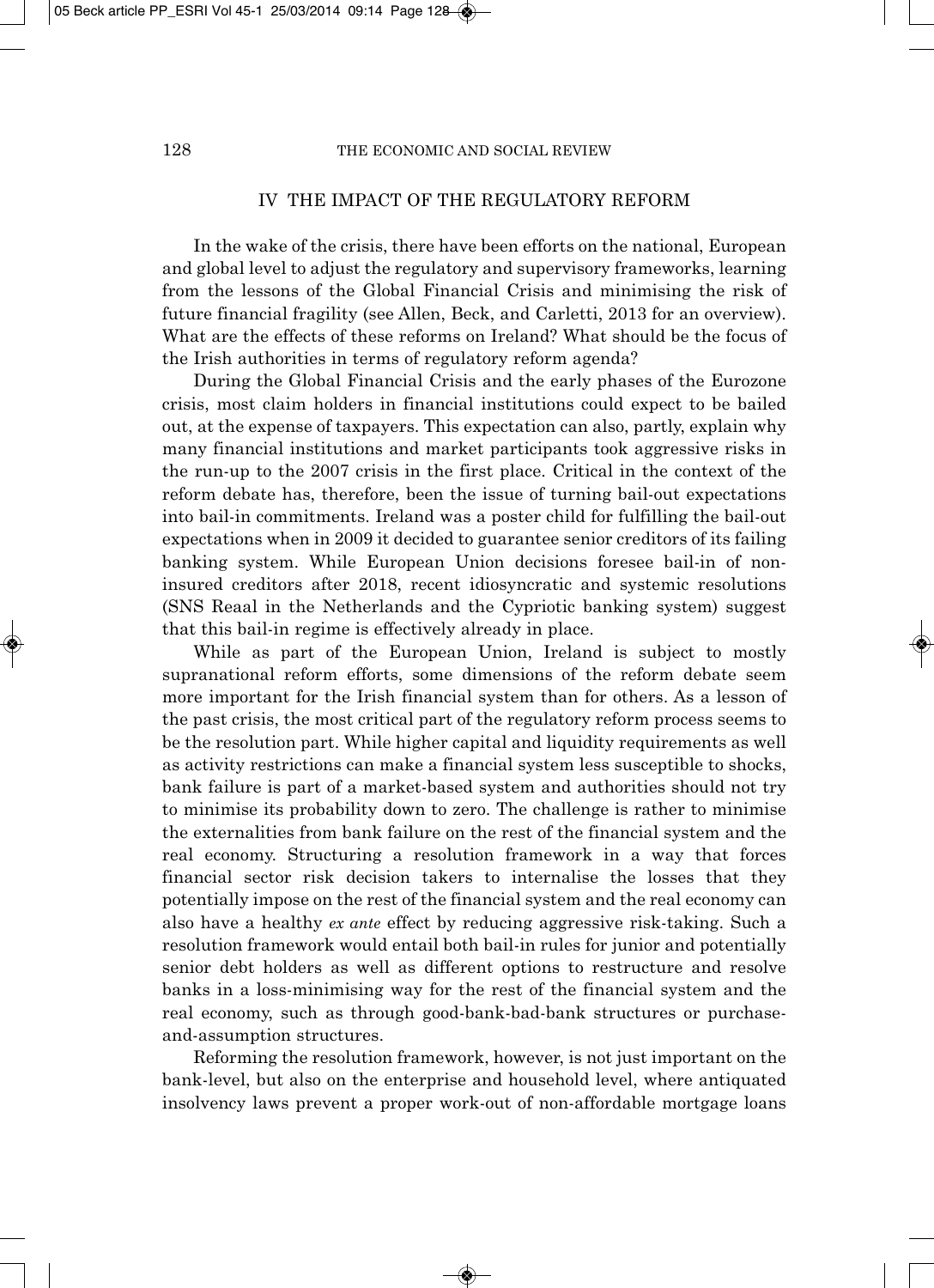for households and restructuring of viable enterprises. However, it might also require a build-up of new skills and capacities within banks in terms of better screening and risk management systems having relied too long on collateralbased lending, especially to households and the construction sector. Only the combination of reforms in (i) bank regulatory framework, (ii) insolvency framework and (iii) internal bank systems can thus refocus the banking system towards a more productive role in the economy's resource allocation process.

Another critical dimension of the regulatory reform agenda for Ireland is a sound macro-prudential framework. Small and open economies such as Ireland with concentrated banking systems face stronger challenges in terms of credit cycles and herding effects. Stronger safeguards in terms of concentration and exposure limits are needed. An effective monitoring system of such trends and rule-based macro-prudential regulation with an additional discretionary element might be best suited to address potential systemic fragility pro-actively in the future.

Most important (and most difficult to legislate), however, is the role and position of the regulatory authorities in Ireland. Given the small size of the economy and reliance on relationships in business and politics and the especially close relationship between the construction sector and political parties, there is a premium on independent and powerful while at the same time accountable regulators. While this does not imply that there is such a concern with the current management of the Central Bank of Ireland, reports assessing the recent crisis have pointed to such problems in the past.

#### V IRELAND AND EUROPE

The Irish financial system is closely integrated into the Single European Market in Banking. As with other "peripheral" countries, the introduction of the Euro and consequently low interest rates took away the disciplining function of financial markets (Honohan, 2009) and can partly explain the housing and credit bubble in Ireland. The crisis resolution was also dominated by the lack of national and Euro-zone structures to deal with systemic banking distress. While Ireland benefited from the Single European Market in Banking through entry of new players in the 2000s and also allowed Irish banks to more easily expand abroad, the Irish financial system is also suffering from the slow disintegration of this single market that can be observed in the Eurozone and European Union, undermining competition in the Irish market. The future of the Irish banking system and the optimal domestic regulatory structure will depend critically on the structure of the banking union.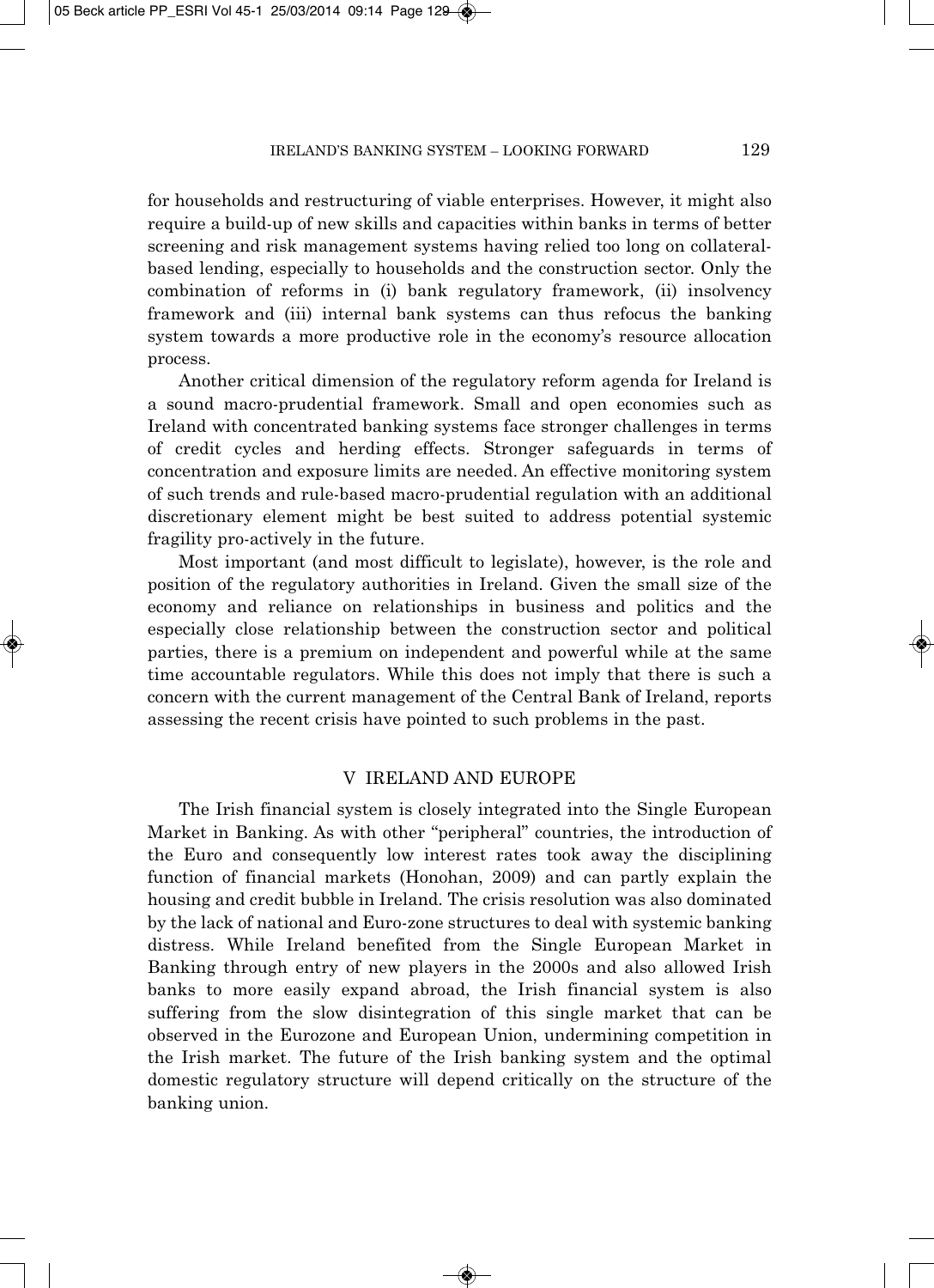The problems of Ireland can be best illustrated by comparison with the US state of Nevada (Gros, 2012). Ireland and Nevada are of similar economic size and both suffered real estate and credit boom-and-bust periods in the 2000s. The critical difference between the two is that Nevada is part of a banking union, where risk is being diversified across the different states of the US. This has allowed Nevada to avoid any direct negative impact of the housing bust on the state government's finances (nevertheless, with a strong indirect effect through the recession following the housing bust). Through the diversification effect of the US banking union, there were also less strong additional negative effects of bank fragility on access to credit by enterprises in Nevada (beyond and above the construction recession).

Going forward, the shape of the Irish banking system and the Irish financial safety net will be influenced by the structure of the European Banking Union that is currently being "constructed". As on the national level, an effective financial safety net consists of supervision, resolution and deposit insurance (the fourth pillar, lender of last resort, has been taken on by the ECB quite successfully over the past five years, maybe even too successfully according to some observers). Such a structure would resemble the US banking union and would thus leave Ireland in a similar situation as Nevada. Small and open economies as Ireland, therefore, stand to benefit most from such a banking union, even if (or maybe because) this implies a loss of regulatory power over the Irish banking system in Dublin.

The comparison between Ireland and Nevada is, of course, not a complete one, as there are other important differences between the US and Europe, including the bank-based nature of financial systems in Europe. This bankbased nature has also resulted in European banks holding traditionally a large share of government bonds, unlike in the US, where government bonds are held mostly by non-bank financial institutions. More critical, however, is the fact that banks in Europe hold government bonds of their own country, which has resulted in the vicious cycle of bank and sovereign fragility, also referred to as deadly embrace. Interestingly, this seems less of a problem in Ireland than in other peripheral countries, given the stronger role of insurance companies and pension funds. A banking union by itself will, therefore, not solve some of the structural problems in the interlinkages between finance and government in Europe.

In line with many other economists, I have argued for a full-fledged banking union rather than a sequential approach. As it currently stands, the Single Supervisory Mechanism will take effect in 2014, while the other two pillars (common resolution mechanisms and a joint deposit insurance fund) are still in the planning stage, with many observers being doubtful that political agreement will be achieved on establishing effective second and third pillars of the banking union.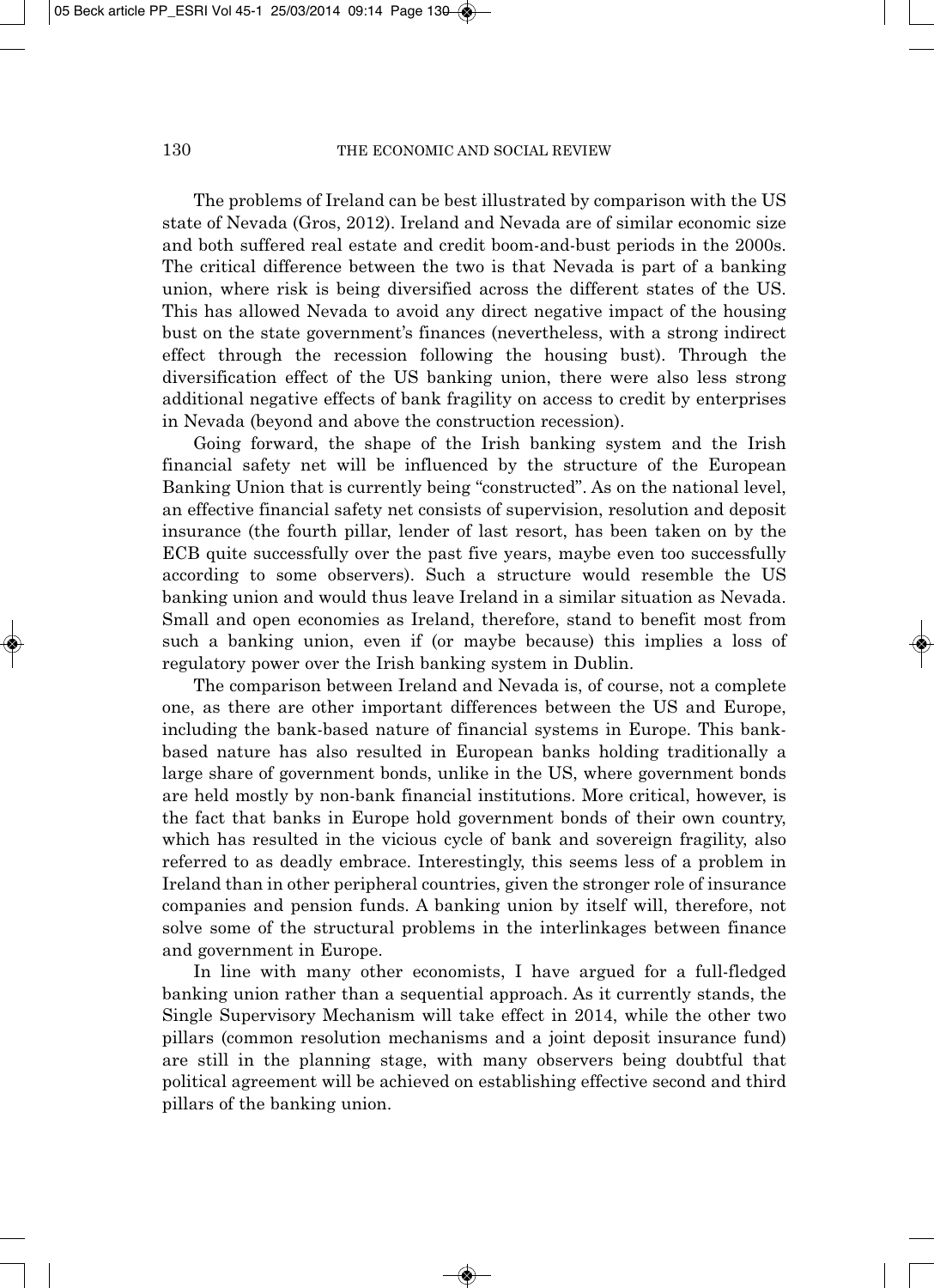The ultimate shape of the Eurozone Banking Union will, therefore, have critical repercussions for the Irish banking system. A full-fledged banking union, along the lines discussed above can provide the necessary certainty and incentives for banking in the member countries. A half-baked banking union, as it currently seems more likely, on the other hand, will impose a larger burden on the national authorities. Specifically, it will impose a stronger reliance on national resolution frameworks. It might require stronger restrictions on the banking system in terms of capitalisation and growth and a heavier reliance on macro-prudential regulation.

In the case of a full-fledged and effective banking union it is also to be expected that the trend towards disintegration of the Single European Market in banking can be reversed, with the Irish banking market potentially seeing again a larger role for foreign banks. The ultimate goal in this context would be a return to the branch model across the banking union, with cross-border externalities evidenced before and during the crisis to be internalised by the supranational financial safety net. On the other extreme, in the absence of an effective banking union, the European banking market will most likely proceed along national lines, with regulators focusing mostly on national stability interests. In the case of Ireland, this would imply a rather cautious approach vis-à-vis foreign bank entry in the form of branches, but also restrictions on Irish banks expanding abroad. In summary, the future regulatory approach appropriate for Irish banking is to a large degree determined by the shape that Europe's banking union will take.

### VI CONCLUSIONS

The Irish banking system is slowly recovering from the crisis and its aftermath. Important lessons will have to be learned. While cross-country evidence suggests that the banking system plays a limited role in the recovery phase after a systemic banking crisis, a sound and effective financial sector that caters to the intermediation needs of the Irish real economy is critical in the medium- to long-term. This would require a stronger focus on enterprise over household credit and on financial services for the local economy rather than the IFSC.5 This requires reforms of bank regulatory and insolvency frameworks as well as adjustments in banks' lending policies and risk management systems.

<sup>5</sup> While there might not seem an immediate trade-off between the two, scarce regulatory capacity should be focused on the intermediation services rather than the IFSC. Also, a clear separation of the two for purposes of the explicit and implicit financial safety net is advisable.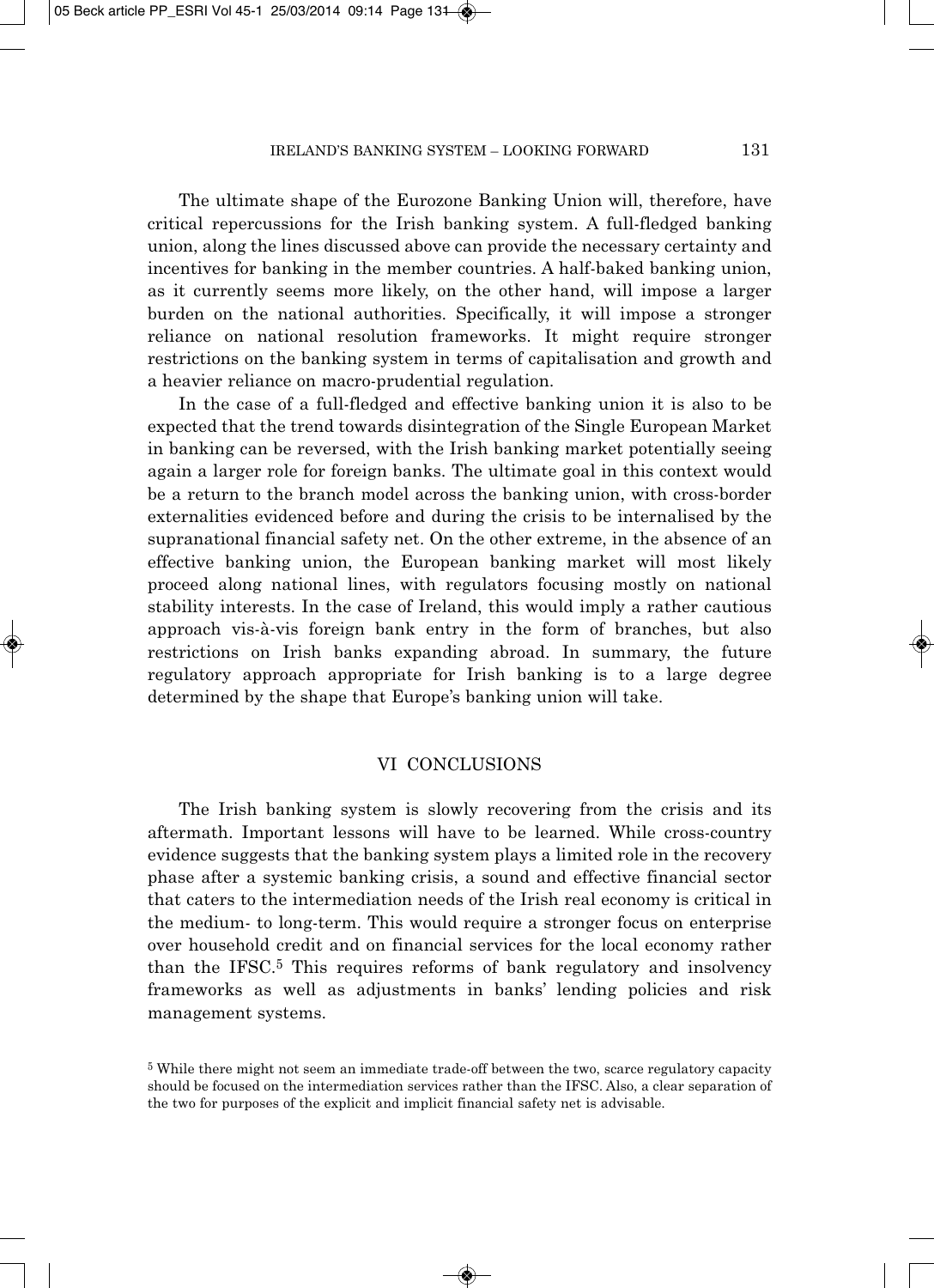Critically, future financial sector policies in Ireland will have to be contingent on the shape of the European banking union. In the absence of a full-fledged banking union, a more conservative approach to bank regulation is called for, with higher capital requirements and an effective national resolution regime. Among the necessary adjustments should be appropriate risk weights and concentration limits for government bonds. If the Eurozone manages to move towards a banking union, there will still be important tasks for Irish bank regulators, including micro- and macro-prudential regulation, where the latter has to be tailored to Irish macro-economic circumstances.

#### **REFERENCES**

- ABIAD, A., G. DELL'ARICCIA and B. LI, 2011. "Creditless Recoveries", CEPR Discussion Paper 8301.
- AGHION, P., T. FALLY and S. SCARPETTA, 2007. "Credit Constraints as a Barrier to the Entry and Post-Entry Growth of Firms", *Economic Policy*, Vol. 22, pp. 731-79.
- AGHION, P., P. HOWITT and D. MAYER-FOULKES, 2005. "The Effect of Financial Development on Convergence: Theory and Evidence", *Quarterly Journal of Economics*, Vol. 120, pp. 173-222.
- ALLEN, F., T. BECK and E. CARLETTI, 2013. "Structural changes in European Financial Systems: The Impact of the Regulatory Framework on Investment in the European Union", in *Investment and Investment Finance in Europe*, Luxembourg: European Investment Bank.
- ALLINSON, G., P. ROBSON and I. STONE, 2013. *Economic Evaluation of the Enterprise Finance Guarantee (EFG) Scheme*. London: Department for Business Innovation and Skills.
- ARCAND, J. L., E. BERKES and U. PANIZZA, 2012. "Too Much Finance?", IMF Working Paper 12/161.
- BACH, L., 2014. "Are Small Businesses Worthy of Financial Aid? Evidence from a French Targeted Credit Program", *Review of Finance*, Forthcoming.
- BADEV, A., T. BECK, L. VADO and S. WALLEY, 2013. *Housing Finance Across Countries: New Data and Analysis*. Mimeo.
- BARAJAS, A., T. BECK, E. DABLA-NORRIS and S. R. YOUSEFI, 2013. "Too Cold, Too Hot, Or Just Right? Assessing Financial Sector Development Across the Globe", IMF Working Paper 13/81.
- BECK, T., 2009. "The Econometrics of Finance and Growth" in Terence Mills and Kerry Patterson (eds.), *Palgrave Handbook of Econometrics*, Vol. 2, pp. 1180-1211, Houndsmill: Palgrave Macmillan.
- BECK, T. and E. FEYEN, 2013. *Benchmarking Financial Systems: Introducing the Financial Possibility Frontier,* Background Paper for World Development Report.
- BECK, T., B. BÜYÜKKARABACAK, F. K. RIOJA and N. T. VALEV, 2012. "Who Gets the Credit? And Does it Matter? Household vs. Firm Lending across Countries", *B.E. Journal of Macroeconomics: Contributions 12.*
- BECK, T., H. DEGRYSE and C. KNEER, 2014. "Is More Finance Better? Disentangling Intermediation and Size Effects of Financial Systems", *Journal of Financial Stability,* Forthcoming.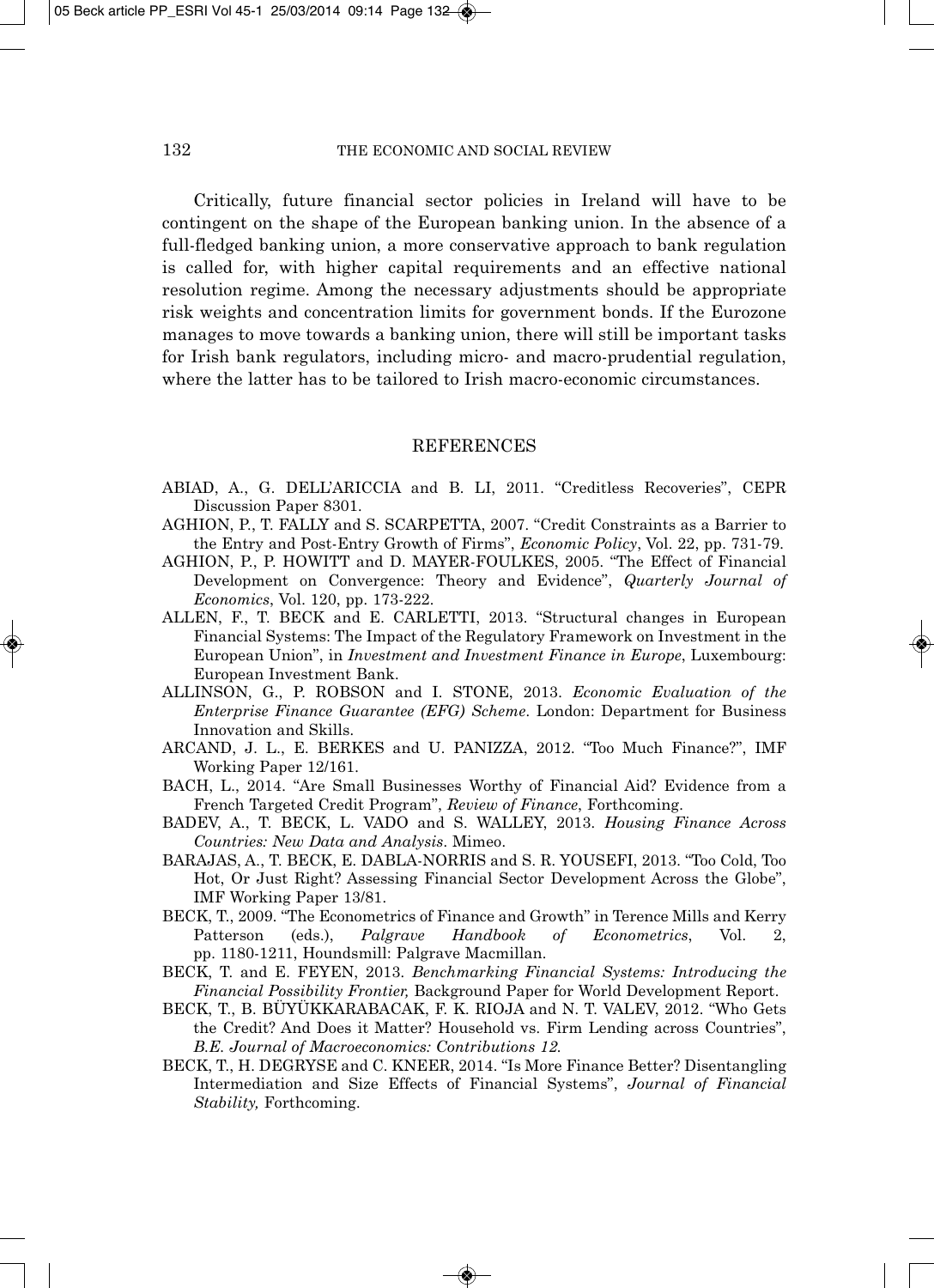- BETRAND, M., A. SCHOAR and D. THESMAR, 2007. "Banking Deregulation and Industry Structure: Evidence from the French Banking Reforms of 1985", *Journal of Finance*, Vol. 62, pp. 597-628.
- BOLTON, P., T. SANTOS and J. SCHEINKMAN, 2011. "Cream Skimming in Financial Markets", National Bureau of Economic Research Working Paper 16804.
- BÜYÜKKARABACAK, B. and N. VALEV, 2010. "The Role of Household and Business Credit in Banking Crises", J*ournal of Banking and Finance*, Vol. 34, pp. 1247-1256.
- DEMIRGÜÇ-KUNT, A. and E. DETRAGIACHE, 1998, "The Determinants of Banking Crises in Developing and Developed Countries", IMF Staff Papers, Vol 45, pp. 81- 109.
- DEMIRGÜÇ-KUNT, A. and H. HUIZINGA, 2010. Bank Activity and Funding Strategies: The Impact on Risk and Returns", *Journal of Financial Economics*, Vol. 98, pp. 626-650.
- GROSS, D., 2012. *Banking Union: Ireland vs. Nevada, an Illustration of the Importance of an Integrated Banking System*, CEPS Commentary, 18 October.
- HASAN, I., M. KOETTER and M. WEDOW, 2009. "Regional Growth and Finance in Europe: Is There a Quality Effect of Bank Efficiency?", *Journal of Banking and Finance*, Vol. 33, pp. 1446-1453.
- HONOHAN, P., 2006. "To What Extent Has Finance Been a Driver of Ireland's Economic Success?", *Quarterly Economic Commentary*, Winter 2006, Dublin: Economic and Social Research Institute, pp. 59-72.
- HONOHAN, P., 2009. "Resolving Ireland's Banking Crisis", *The Economic and Social Review*, Vol. 40, pp. 207-231.
- HONOHAN, P., 2010, *The Irish Banking Crisis: Regulatory and Financial Stability Policy 2003-2008. A Report to the Minister for Finance from the Governor of the Central Bank*, Dublin: Central Bank of Ireland.
- JAYARATNE, J. and P. STRAHAN, 1996. "The Finance-Growth Nexus: Evidence from Bank Branch Deregulation", *Quarterly Journal of Economics*, Vol. 111, pp. 639-670.
- KNEER, C., 2013a. "Finance as a Magnet for the Best and Brightest: Implications for the Real Economy", DNB Working Paper 392.
- KNEER, C., 2013b. "The Absorption of Talent into Finance: Evidence from U.S. Banking Deregulation", DNB Working Paper 391.
- LAEVEN, L.C and F. VALENCIA, 2010. "Resolution of Banking Crises: The Good, the Bad and the Ugly," IMF Working Paper 10/146.
- LELARGE, C., D. SRAER and D. THESMAR, 2010. "Entrepreneurship and Credit Constraints Evidence from a French Loan Guarantee Program" in Joshua Lerner and Antoinette Schoar (eds.), *International Differences in Entrepreneurship*, NBER Books.
- LEVINE, R., 2005. "Finance and Growth: Theory and Evidence" in Philippe Aghion and Steven N. Durlauf (eds.), *Handbook of Economic Growth*, pp. 865-934. Amsterdam: Elsevier.
- NYBERG, P., 2011. *Misjudging Risk: Causes of the Systemic Banking Crisis in Ireland,* Report of the Commission of Investigation into the Banking Sector in Ireland, Dublin.
- PHILLIPON, T., 2010. "Financiers vs. Engineers: Should the Financial Sector be Taxed or Subsidized?" *American Economic Journal: Macroeconomics*, pp. 158-182.